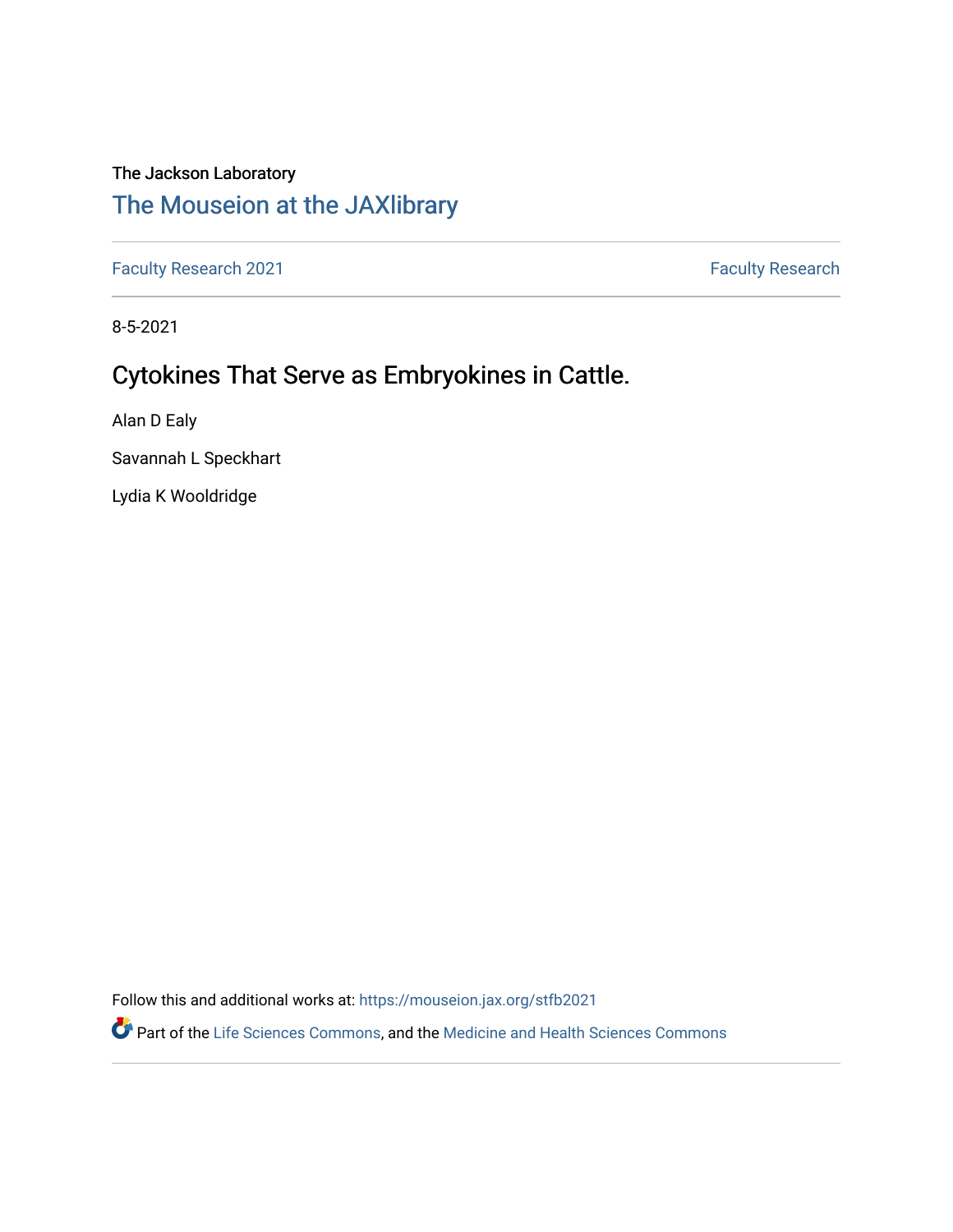



### *Review* **Cytokines That Serve as Embryokines in Cattle**

**Alan D. Ealy 1,[\\*](https://orcid.org/0000-0002-8507-6578) , Savannah L. Speckhart [1](https://orcid.org/0000-0003-2162-9898) and Lydia K. Wooldridge [2](https://orcid.org/0000-0001-6285-9142)**

- <sup>1</sup> Department of Animal and Poultry Sciences, Virginia Tech, Blacksburg, VA 24061, USA; slspeckhart@vt.edu<br><sup>2</sup> The Jackson Laboratory Bar Harbor ME 04600, USA: Lydia wooldridge@iax.org
- <sup>2</sup> The Jackson Laboratory, Bar Harbor, ME 04609, USA; Lydia.wooldridge@jax.org
- **\*** Correspondence: ealy@vt.edu

**Simple Summary:** This review will explore how some cytokines also influence early embryonic development. We term these types of molecules as embryokines. Understanding how cytokines serve as embryokines could offer new opportunities to improve embryo development and the overall health of the embryo so that pregnancies will be retained after embryo transfer and so that viable offspring are produced. At least two cytokines may offer these benefits to bovine embryos produced in vitro. Additional cytokines also are identified in this review that may contain beneficial activities on bovine embryos.

**Abstract:** The term "embryokine" has been used to denote molecules produced by the endometrium, oviduct, or by embryo itself that will influence embryo development. Several cytokines have been identified as embryokines in cattle and other mammals. This review will describe how these cytokines function as embryokines, with special emphasis being placed on their actions on in vitro produced (IVP) bovine embryos. Embryokines are being explored for their ability to overcome the poor development rates of IVP embryos and to limit post-transfer pregnancy retention efficiencies that exist in IVP embryos. This review will focus on describing two of the best-characterized cytokines, colony-stimulating factor 2 and interleukin 6, for their ability to modify bovine embryo quality and confirmation, promote normal fetal development, and generate healthy calves. Additional cytokines will also be discussed for their potential to serve as embryokines.

**Keywords:** bovine embryo; blastocyst; pregnancy; embryokine; cytokine

#### **1. Introduction**

The dairy and beef industries are rapidly adopting the use of in vitro embryo production to produce calves of a desired genetic makeup. This is being achieved by coupling in vitro production (IVP) with ovum pickup (OPU) and embryo transfer (ET). These combined technologies maximize the number of calves that can be produced from genetically desirable dams and sires. Over 1 million transferrable IVP bovine embryos were produced globally in 2019 [\[1\]](#page-10-0). This represents a 2.5-fold increase in IVP bovine embryo production within the past 10 years.

The generation of calves from IVP bovine embryos has been possible since 1981 [\[2\]](#page-10-1), but in vitro embryo production systems suffer from two primary constraints. First, the efficiency of embryo production remains low. Embryo production rates can vary drastically depending on various factors, including media formulation, culture conditions (e.g., atmospheric oxygen tension), season, and technical expertise. However, it is generally accepted that only from 20 to 45% of oocytes entering in vitro embryo production systems will generate transferrable, blastocyst-stage embryos [\[3,](#page-10-2)[4\]](#page-10-3). Second, a substantial subset of transferable IVP embryos will not survive after ET. A recent review of the literature found that only 27% of ETs using IVP embryos resulted in calves in dairy and beef cattle [\[5\]](#page-10-4). As illustrated in Figure [1,](#page-2-0) the percentage of pregnancies that result after ET is approximately 20% lower in cattle receiving an IVP embryo than in cattle receiving an in vivo-generated embryo from a superovulated donor cow. Most of these IVP pregnancy failures occur



**Citation:** Ealy, A.D.; Speckhart, S.L.; Wooldridge, L.K. Cytokines That Serve as Embryokines in Cattle. *Animals* **2021**, *11*, 2313. [https://](https://doi.org/10.3390/ani11082313) [doi.org/10.3390/ani11082313](https://doi.org/10.3390/ani11082313)

Academic Editor: Daniela Bebbere

Received: 22 June 2021 Accepted: 2 August 2021 Published: 5 August 2021

**Publisher's Note:** MDPI stays neutral with regard to jurisdictional claims in published maps and institutional affiliations.



**Copyright:** © 2021 by the authors. Licensee MDPI, Basel, Switzerland. This article is an open access article distributed under the terms and conditions of the Creative Commons Attribution (CC BY) license (https:/[/](https://creativecommons.org/licenses/by/4.0/) [creativecommons.org/licenses/by/](https://creativecommons.org/licenses/by/4.0/) 4.0/).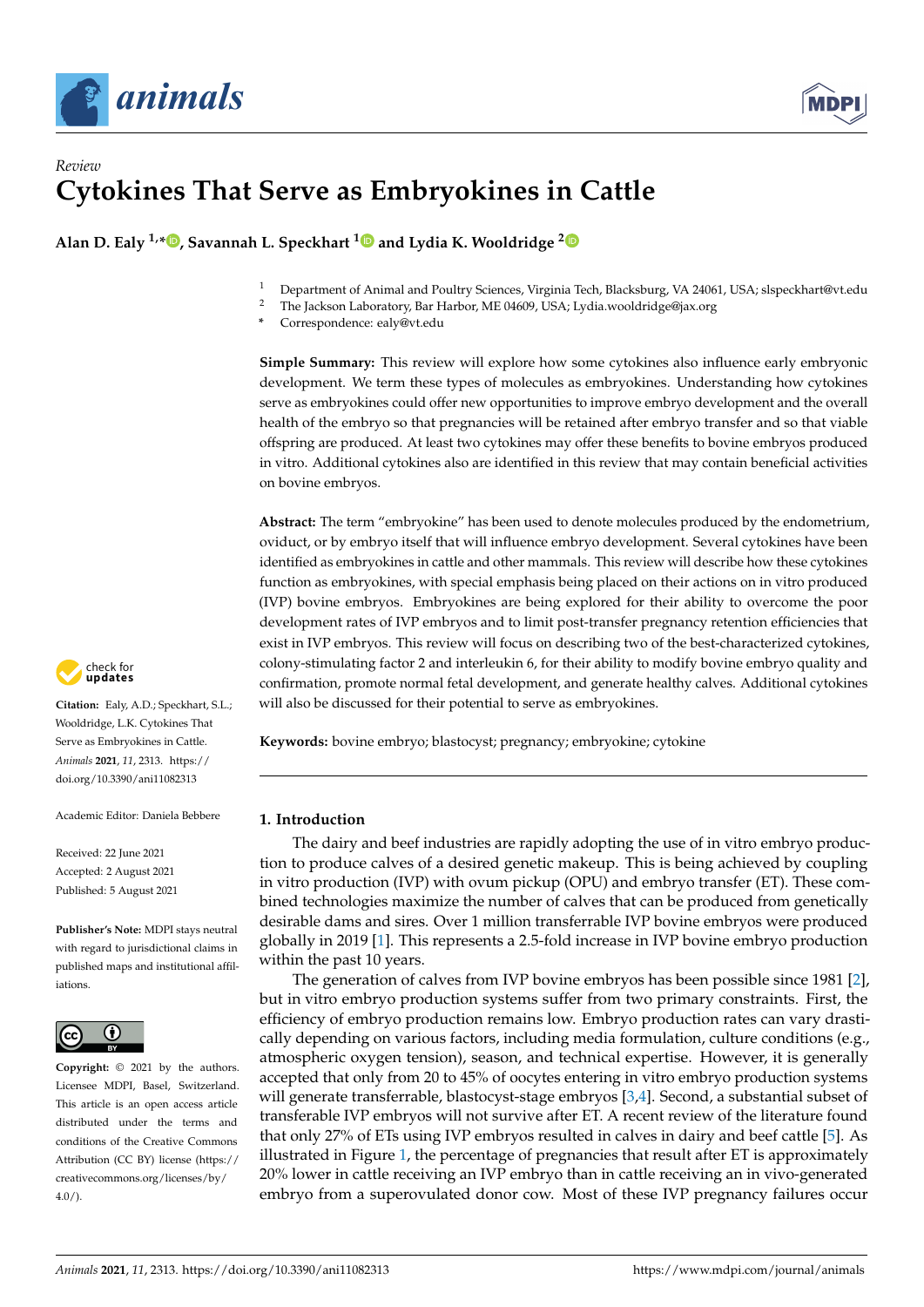during the first month of gestation [\[5\]](#page-10-4). This suggests that a subset of IVP embryos is not during the first month of gestation [5]. This suggests that a subset of IVP embryos is not properly programmed to elongate, signal their presence to the maternal system, or achieve properly programmed to elongate, signal their presence to the maternal system, or achieve adequate placentation. adequate placentation.

<span id="page-2-0"></span>

**Figure 1.** Differences in pregnancy retention after embryo transfer (ET) of in vitro-produced (IVP) **Figure 1.** Differences in pregnancy retention after embryo transfer (ET) of in vitro-produced (IVP) embryos or embryo transfer of in vivo-produced embryos (termed MOET). Both IVP and MOET were evaluated within the same study in seven independent studies. Day of pregnancy detection were evaluated within the same study in seven independent studies. Day of pregnancy detection ranged from day 30 to term. Six studies used Bos taurus cattle, and one study used Bos indicus cattle. In vivo-produced embryos were generated by superovulation, AI and uterine flushing at d 7 post-breeding. Each box contains the minimum and maximum values for each group, and the mean is post-breeding. represented by the line within the box. The bars represent SEMs. Adapted from [5]. is represented by the line within the box. The bars represent SEMs. Adapted from [\[5\]](#page-10-4).

Developmental problems also exist in IVP-generated pregnancies that survive past Developmental problems also exist in IVP-generated pregnancies that survive past the first month of gestation. Alterations in epigenomic profiles are seen in various organs the first month of gestation. Alterations in epigenomic profiles are seen in various organs of some IVP fetuses [6–9], increased incidences of dystocia occur in IVP pregnancies [10], of some IVP fetuses [\[6](#page-10-5)[–9\]](#page-10-6), increased incidences of dystocia occur in IVP pregnancies [\[10\]](#page-10-7), and IVP-derived neonates have increased morbidity and mortality rates and an increased and IVP-derived neonates have increased morbidity and mortality rates and an increased incidence of congenital abnormalities [\[10,](#page-10-7)[11\]](#page-10-8). However, in terms of productivity, IVPderived calves that survive the first few months of life appear to be no different from calves generated through AI. No differences are detected in age at first service, pregnancy rate generated through AI. No differences are detected in age at first service, pregnancy rate at first service, and milk yield and composition between IVP and AI-derived heife[rs](#page-10-5) [\[6,1](#page-10-7)0].

One way we may be able to improve in vitro embryo production efficiency and post-One way we may be able to improve in vitro embryo production efficiency and posttransfer IVP embryo competency is by supplementing media formulations with biologically active molecules produced by the reproductive tract in early pregnancy. Hansen and colleagues introduced the term "embryokine" to describe molecules produced by the oviduct, uterus, or embryo that regulate embryo develop[me](#page-10-9)nt [12]. Various growth factors and signaling factors have been identified as embryokines. For example, insulin-like growth factor 1 (IGF1) supplementation improves IVP blastocyst development rates, blastocyst cell number, and post-transfer pregnancy rates during summer months [in](#page-10-10) [dair](#page-10-11)y cows [13–15]. Supplementing multiple embryokines can also produce additive responses on in vitro embryo production. For example, providing epidermal growth factor (EGF), fibroblast growth factor 2 (FGF2), and IGF1 during in vitro bovine embryo culture has a greater impact on blastocyst formation and blastomere numbers than when using a single embryokine [\[15\]](#page-10-11).

This review will focus solely on describing the actions of embryokines that were first recognized as cytokines. Cytokines ("cyto" for cell, "kinos" for movement) are a broad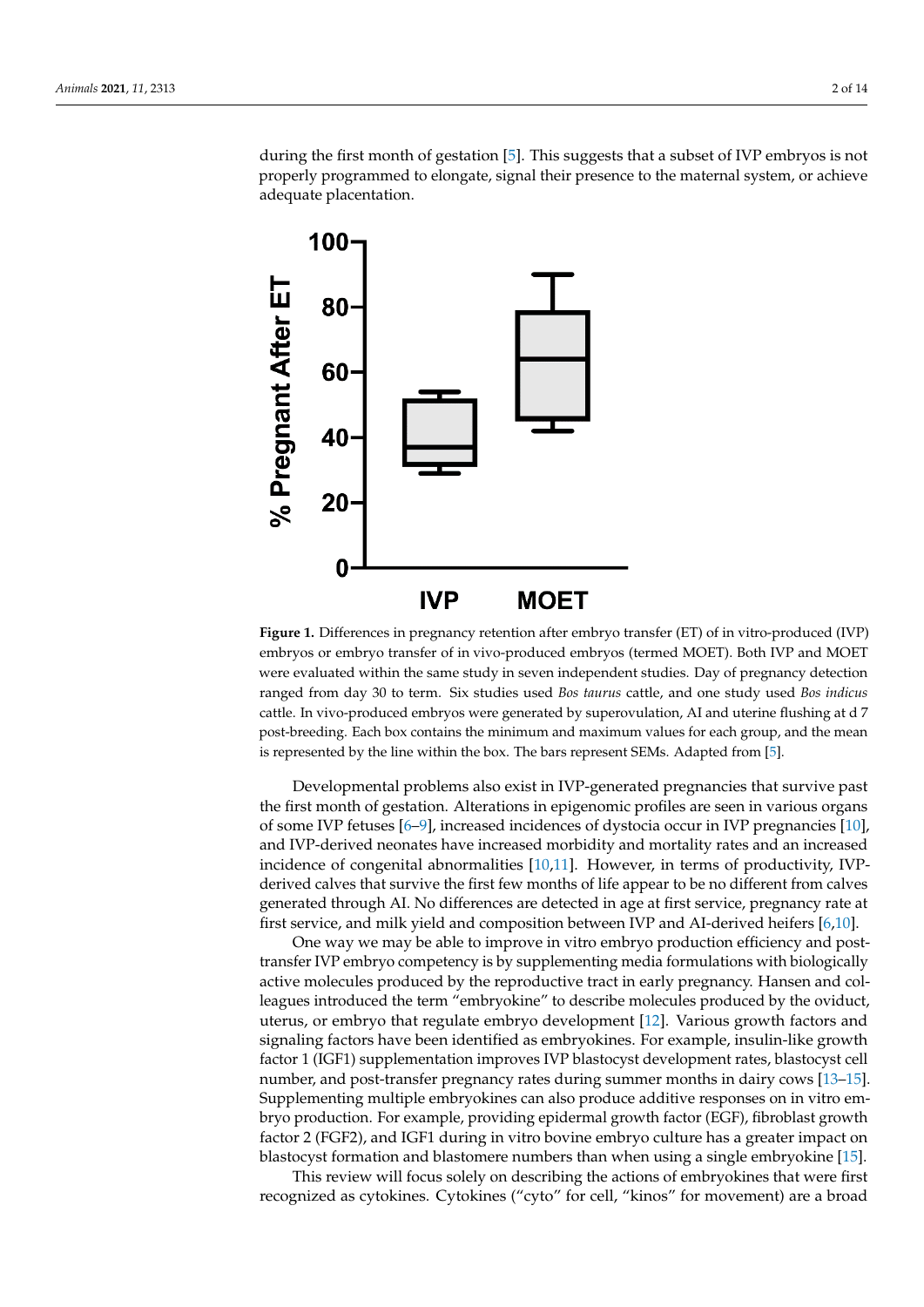category of intracrine, autocrine, paracrine, and endocrine signaling agents that regulates the innate and adaptive immune responses [\[16\]](#page-10-12). These molecules include chemokines, interferons, interleukins, tumor necrosis factors, and lymphokines. Various non-immune actions of cytokines are known, and this review will highlight the embryokine activities of these cytokines.

#### **2. Cytokines of Interest and Their Signaling Pathways**

Two families of cytokines have been explored as embryokines in cattle and other mammals. The first is the  $\beta$ -common cytokine family. Three members exist in this family: colony-stimulating factor 2 (CSF2; granulocyte-macrophage colony-stimulating factor [GM-CSF]), interleukin 3 (IL3), and IL5. This family is so-named because each of these cytokines utilizes a shared  $\beta$ -subunit receptor coupled with a cytokine-specific  $\alpha$ -subunit receptor [\[17\]](#page-11-0). These factors and their receptors mediate Signal Transducer and Activator of Transcription 5 (STAT5) activation, but they also stimulate other intracellular signaling molecules, including SRC family kinases, phosphoinositide 3-kinase (PI3K), and mitogen-activated protein kinases (MAPK) [\[18\]](#page-11-1). All three members of this family have been examined for their ability to mediate embryo, conceptus, and placental activity in ruminants, but as discussed in greater detail below, CSF2 has received the greatest attention for its actions as an embryokine in the bovine embryo.

The second family of cytokines are members of the interleukin 6 (IL6) family. These cytokines are structurally and functionally distinct from the β-common cytokines. Members of the IL6 family include IL6, IL11, IL27, IL31, leukemia inhibitory factor (LIF) oncostatin-M (OSM), and ciliary neurotropic factor (CNTF) [\[19,](#page-11-2)[20\]](#page-11-3). Each member of this family utilizes receptors that contain a cytokine-specific,  $α$ -subunit receptor coupled to a common  $β$ subunit receptor that was originally termed glycoprotein 130 (gp130) but is now referred to as IL6 signal transducer (IL6ST) [\[21\]](#page-11-4). IL6ST is structurally and functionally different from the β-common receptor used by CSF2, IL3, and IL5. Signaling molecules used by IL6 family cytokines include STAT3, MAPK, PI3K, and nuclear factor-kappa B (NFkB) [\[20\]](#page-11-3). The molecules that have received the greatest attention as embryokines within the IL6 family are IL6 and LIF.

The following sections will explore the embryokine-related actions for CSF2, IL6, and LIF, as well as additional cytokines that may have the capacity to serve as embryokines.

#### **3. Colony Stimulating Factor 2**

There is evidence that CSF2 supplementation will improve IVP blastocyst development in the mouse [\[22\]](#page-11-5), pig [\[23,](#page-11-6)[24\]](#page-11-7), and human [\[25\]](#page-11-8), but it is less clear whether CSF2 contains this activity in bovine embryos. Some of the initial work on CSF2 supplementation found that IVP bovine blastocyst formation could be improved with CSF treatment [\[26–](#page-11-9)[28\]](#page-11-10), but more recent work failed to consistently detect these effects [\[29–](#page-11-11)[32\]](#page-11-12). One general observation is that CSF2 is more likely to improve blastocyst formation when development rates are low, suggesting that CSF2 may only function when embryos are under some type of developmental or environmental stress that limits developmental potential. Another explanation for this disparity in outcomes could stem from the concentrations of CSF2 tested and from the source of the commercial CSF2 preparations used for these various studies. The initial studies utilized the same recombinant bovine CSF2 preparation, whereas the more recent studies used recombinant bovine CSF2 proteins from other companies. Unfortunately, the first recombinant CSF2 preparation is no longer available, so the reason why this particular recombinant protein preparation produced distinct biological responses from others remains unclear. However, although these newer recombinant proteins routinely failed to improve IVP blastocyst development, several other benefits of supplementing these CSF2 preparations have been noted, including improvements in IVP embryo cryosurvival [\[33\]](#page-11-13), increased resistance to heat shock [\[34\]](#page-11-14), increased inner cell mass (ICM) cell numbers and ICM:trophectoderm (TE) ratios [\[26](#page-11-9)[,35\]](#page-11-15), reduced apoptosis of ICM cells [\[30\]](#page-11-16), and improved ICM cell pluripotency in extended cultures [\[30\]](#page-11-16). Additionally, these new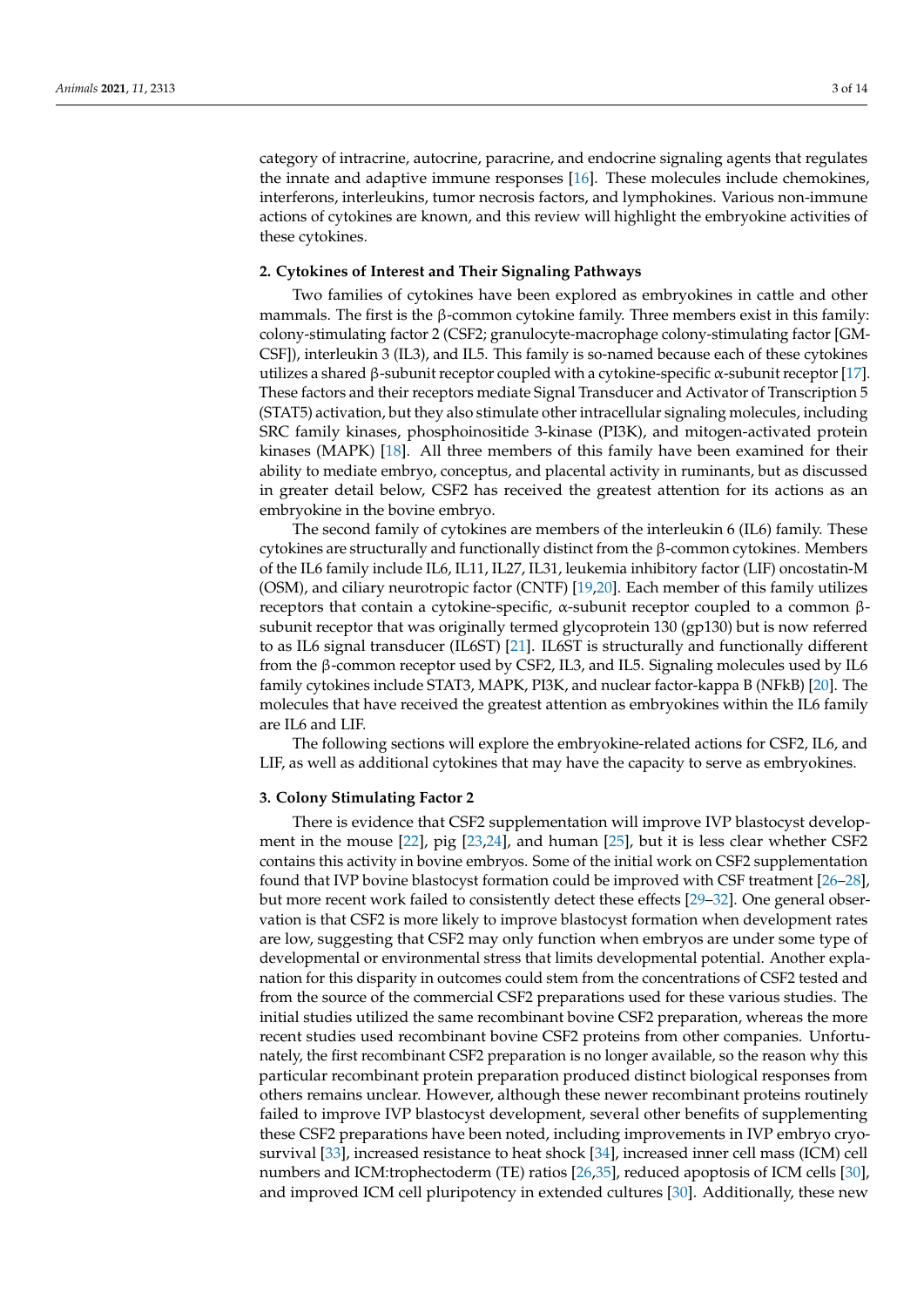CSF2 protein preparations alter the expression of >900 genes in the ICM and >800 genes in the TE at the blastocyst stage [\[36\]](#page-11-17).

There is also compelling evidence that CSF2 improves IVP embryo competency after ET in cattle. Several large-scale ET studies detected improvements in overall pregnancy retention rates and/or reductions in late embryonic and fetal losses in pregnancies derived from CSF2-supplemented IVP bovine embryos [\[26](#page-11-9)[,35\]](#page-11-15). Additionally, CSF2 treatment does not affect calf birth weight, but calves derived from CSF2-treated embryos have greater postnatal growth rates than calves from non-treated IVP embryos [\[37\]](#page-11-18). The beneficial effects of CSF2 supplementation on pregnancy outcomes are also evident in the mouse [\[22\]](#page-11-5), and benefits of CSF2 supplementation prior to transfer have been noted in human recipients in one study [\[38\]](#page-11-19) but not another [\[39\]](#page-11-20).

There is one report in cattle that failed to detect a positive effect of CSF2 supplementation on post-transfer pregnancy outcomes [\[29\]](#page-11-11). This study was completed in a commercial setting, and the lack of CSF2 effect may have occurred because fetal bovine serum (FBS) was included in the commercial culture medium formulation. The addition of FBS is common in commercial IVP laboratories because it improves IVP embryo production efficiency, and the outcome of this work may indicate that a factor within FBS can mimic the effects of CSF2. Unfortunately, if this was the case, one should not rely on there being similar effects in every batch of FBS. The composition of FBS is highly variable from batch to batch, and the concentration of this factor or set of factors could differ dramatically in different FBS preparations. Therefore, further investigation is needed to better explore the potential benefits of CSF2 supplementation to commercial IVP embryos.

The ways that CSF2 improves post-transfer IVP embryo competency have not been fully described, but several key developmental processes are influenced by CSF2, and improvements in any one of these processes could, at least conceptionally, lead to improved pregnancy retention rates. One way that CSF2 may act is by improving the development and elongation of the peri-implantation conceptus (i.e., the embryo proper and its extraembryonic tissues). A greater percentage of elongating conceptuses were developing normally at day 15 post-ovulation from CSF2-supplemented IVP embryos than untreated embryos [\[40\]](#page-11-21). Furthermore, CSF-treated conceptuses were larger than the control conceptuses, and corresponding interferon-tau (*IFNT*; the maternal recognition of pregnancy factor in ruminants) concentrations were greater in flush solution from CSF2-treated conceptuses [\[40\]](#page-11-21). There are conflicting reports whether CSF2 supplementation increases *IFNT* expression in bovine embryos and conceptuses [\[31,](#page-11-22)[40–](#page-11-21)[42\]](#page-12-0), so it remains unclear if the increase in uterine *IFNT* content occurs solely because CSF2-treated conceptuses contain a greater number of TE cells, the tissue that produces *IFNT*, or if CSF2 may also directly influence *IFNT* expression. Nonetheless, these findings indicate that CSF2 improves conceptus survival and *IFNT* production around the time of maternal recognition of pregnancy.

A very interesting facet of CSF2 action is that bovine embryos also respond differently to CSF2 based on their sex. CSF2 treatment increases blastocyst development for female embryos but not male embryos, even though CSF2 is equally effective at increasing ICM cell numbers in both sexes [\[43\]](#page-12-1). Differential effects of CSF2 are also noted on day 15 conceptuses, where CSF2 decreased conceptus length and uterine *IFNT* content in female IVP embryos but increased conceptus length and *IFNT* content in CSF2-supplemented male IVP embryos [\[42\]](#page-12-0). Reasons for the opposing effects remains unclear, but male and female conceptuses have distinct transcript profiles and DNA methylation patterns [\[42](#page-12-0)[,43\]](#page-12-1), and this likely provides CSF2 with the opportunity to differentially affect embryos and conceptuses based on sex. The implications of these sex-dependent changes on embryo competency have not been explored further.

One set of studies explored how CSF2 supplementation before ET affects fetal development at day 86 of gestation [\[44,](#page-12-2)[45\]](#page-12-3). CSF2 supplementation did not affect the prevalence of large for gestational age fetuses, but it did influence the expression of selected genes within the liver, muscle, and placenta so that CSF2-treated IVP pregnancies more closely resembled AI pregnancies than non-treated IVP pregnancies [\[44\]](#page-12-2). Similarly, CSF2 exposure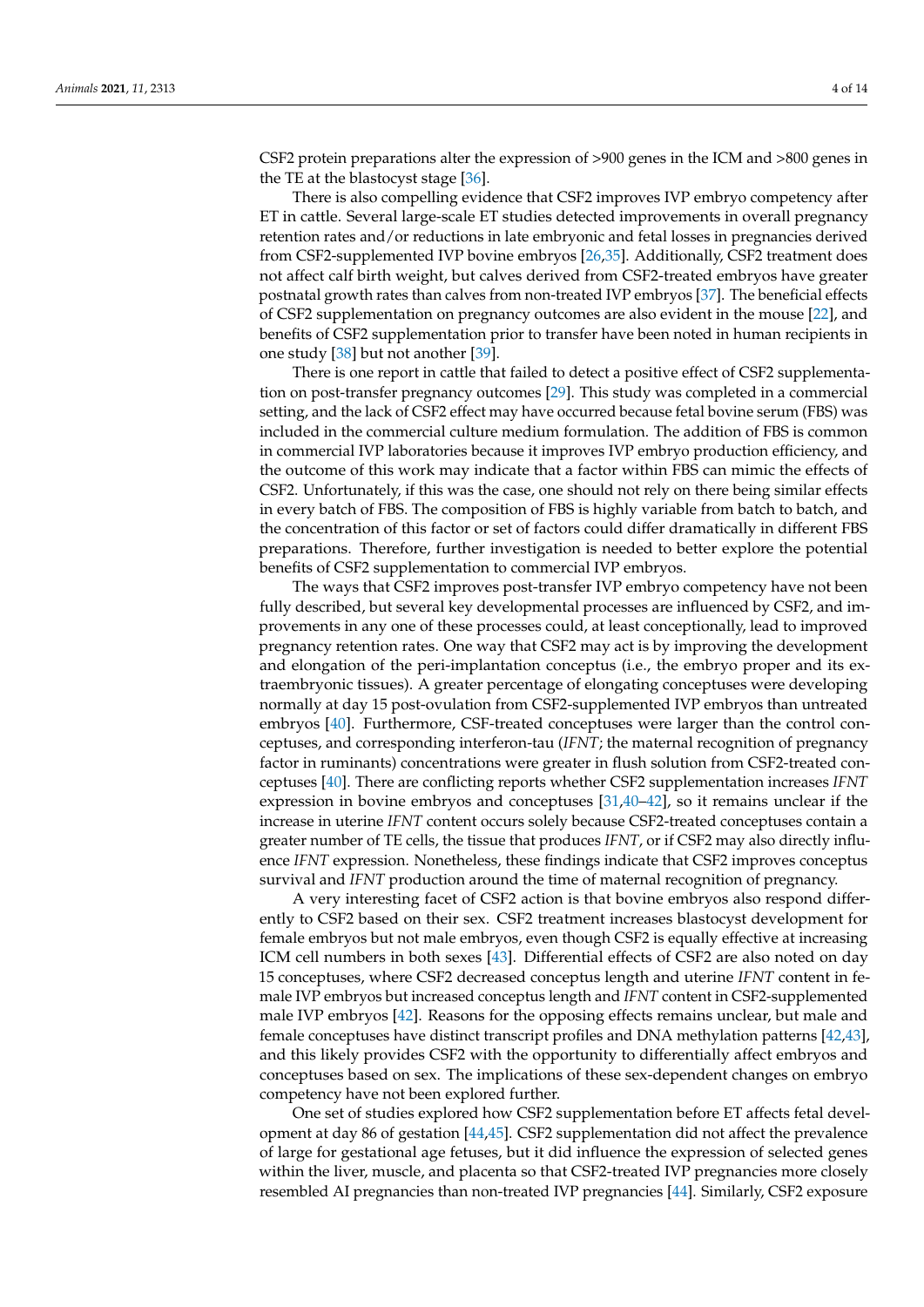before ET modified a subset of differentially methylated regions in fetal liver and muscle, so the methylation patterns of IVP-derived fetuses more closely resembled those of AI-derived fetuses [\[45\]](#page-12-3).

To summarize thus far, CSF2 may not resemble a conventional embryokine as it does not greatly impact IVP blastocyst formation. However, there is compelling evidence that CSF2 supplementation improves post-transfer pregnancy retention and calf health. What remains largely unclear is how CSF2 reprograms the IVP bovine embryo, so it is better able to survive after transfer. In fact, it remains unclear mechanistically how CSF2 exerts its actions within the bovine embryo. Bovine embryos express the CSF2-specific α-subunit receptor (termed CSFR2A) but do not express the β-common subunit (termed CSF2RB) [\[26](#page-11-9)[,46\]](#page-12-4). The β-common subunit receptor is also absent in pig, mice, and human embryos [\[23,](#page-11-6)[47,](#page-12-5)[48\]](#page-12-6). The lack of this receptor subunit indicates that CSF2 must utilize an unconventional signaling system to exert its biological activities in embryos. This alternate signal system has not been discovered, but recent findings indicate that CSF2RA is required for CSF2 activity in bovine embryos [\[47\]](#page-12-5).

#### **4. Interleukin 6**

The bovine oviduct and endometrium as well as the embryo produce IL6 in preg-nancy [\[48](#page-12-6)[–50\]](#page-12-7), and the bovine embryo contains both the IL6-specific  $\alpha$ -subunit receptor, IL6R, and the shared β-receptor, IL6ST [\[49,](#page-12-8)[50\]](#page-12-7). Only a subset of the studies that explored the effects of IL6 supplementation on IVP blastocyst development detected any effects of IL6 on blastocyst development [\[49–](#page-12-8)[52\]](#page-12-9). The only circumstance when IL6 supplementation improved embryogenesis occurred when IL6 was supplemented to individual-cultured embryos [\[49\]](#page-12-8). Blastocyst rates were still low in IL6-supplemented embryos (9.2% versus 21.0% with IL6 versus group-cultured controls), but none of the non-treated individually cultured embryos went past the 8–16 cell stage. This may indicate that IL6 promotes embryo survival; however, a lack of IL6 effect in group culture suggests either that other embryo-derived factors can substitute for IL6 in this role.

We have classified IL6 as an embryokine because IL6 improves ICM cell numbers in bovine blastocysts [\[51](#page-12-10)[–54\]](#page-12-11). There was nearly a doubling in ICM cell numbers when supplementing 100 ng/mL recombinant bovine IL6 compared to non-treated (control) embryos [\[51–](#page-12-10)[53\]](#page-12-12). Less impressive improvements in ICM cell numbers could be seen when providing 1 and 10 ng/mL IL6 [\[49\]](#page-12-8). Sang et al. did not detect a positive effect of IL6 on ICM numbers in bovine embryos [\[51\]](#page-12-10). They used an IL6 concentration of 50 ng/mL. This and other differences in embryo medium composition or other culture conditions may have contributed to the variable responses observed here. Further work is needed to determine how repeatable the IL6 effect is on ICM cells.

It remains unclear whether IL6 influences TE cell numbers [\[51](#page-12-10)[–54\]](#page-12-11), but it was clear that any increases in TE cell numbers that were detected were minor by comparison to the ICM cell responses. A more noteworthy function of the TE as it relates to IL6 function is the possibility that the TE may act as a barrier for IL6 provided to the culture medium. Tight junctions between TE cells usually restrict molecule movement through the blastocyst [\[53\]](#page-12-12), but there is evidence in other epithelial borders throughout the body that IL6 can pass through tight junctions by using passive and active diffusion mechanisms [\[54](#page-12-11)[,55\]](#page-12-13). Thus, it seems likely that medium-derived IL6 is directly responsible for the actions observed within the ICM. However, large IL6 concentrations  $(100 \text{ ng/mL})$  are needed to induce this effect, so perhaps only a fraction of the IL6 supplemented to the medium reaches the ICM. Further investigations are needed to define exactly how medium-supplemented IL6 influences the ICM.

Another action of IL6 is to preferentially promote the primitive endoderm (PE) cell lineage in IVP bovine blastocysts [\[56\]](#page-12-14). There is a stepwise reduction in PE cell numbers as the blastocyst ages in vitro from day 8 to 10 post-fertilization, but IL6 supplementation increases PE cell numbers within this time period. It is not clear if IL6 improves PE cell proliferation or limits PE cell apoptosis, but there is evidence suggesting that IL6 does not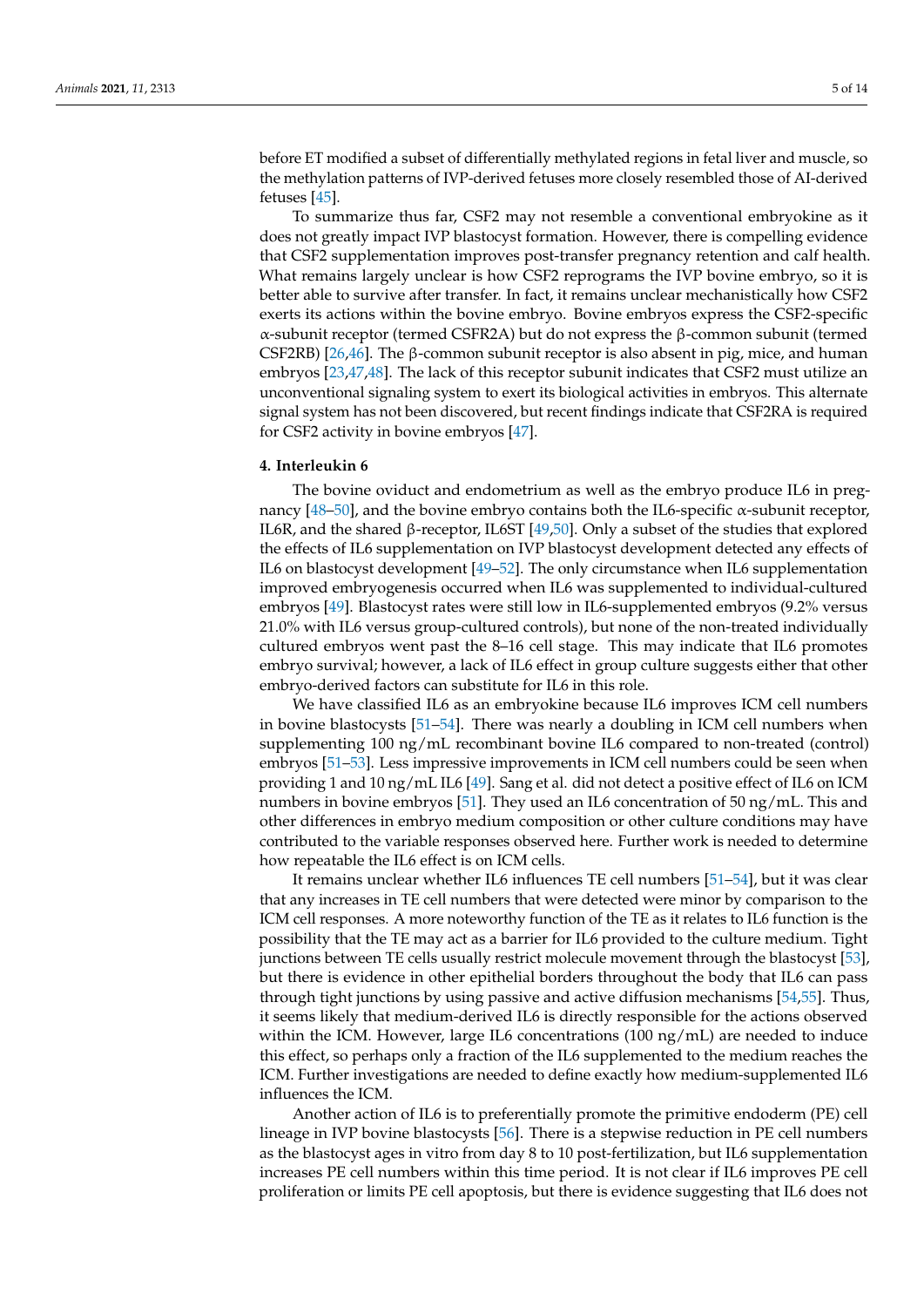function as a lineage-specifying agent, where it would facilitate the conversion of naïve ICM cells into either epiblast (EPI) or PE cell lineages, but rather that it functions after those lineages have been established [\[56\]](#page-12-14). The effects of IL6 on the EPI cell lineage remain unclear. Our previous research detected increases in EPI cell numbers when counting NANOG<sup>+</sup> nuclei, a marker for EPI cells [\[56\]](#page-12-14). However, another research group failed to detect changes in the number of NANOG<sup>+</sup> cells after treatment with 50 ng/mL IL6 [\[51\]](#page-12-10).

The promotion of ICM size and expansion of the PE lineage could have positive implications on pregnancy outcomes. The size and morphology of the ICM are primary morphological indicators of bovine and human IVP embryo quality [\[57,](#page-12-15)[58\]](#page-12-16). There also is compelling evidence supporting the contention that bovine IVP blastocysts have fewer total ICM cells than their in vivo-produced counterparts [\[59](#page-12-17)[–62\]](#page-12-18), and this compromises the size of the embryonic disk, the structure that develops from the ICM that contains EPI, PE, and other embryonic and extraembryonic tissues [\[63\]](#page-12-19). In fact, several research groups have noted that embryonic disks cannot be detected via stereomicroscope in a subset of day 15–17 IVP bovine conceptuses [\[40](#page-11-21)[,64](#page-12-20)[–67\]](#page-13-0). Conceptuses with undetectable embryonic disks truly are inferior as they are unlikely to retain pregnancies when transferred back into cattle [\[64\]](#page-12-20). IL6-induced improvements in ICM size could potentially improve the size of the embryonic disk in IVP conceptuses.

Improvements in PE cell numbers in IL6-treated IVP embryos are noteworthy because the PE lineage produces the yolk sac. The yolk sac is indispensable in early pregnancy because of its role in processing nutrients from the uterine histotroph during early pregnancy [\[68,](#page-13-1)[69\]](#page-13-2). Placentomes are not well established in bovine pregnancies until ~day 40 of pregnancy, and prior to this time, the conceptus must rely on histotroph for nourishment, which is digested by the yolk sac [\[70,](#page-13-3)[71\]](#page-13-4). A link also exists between yolk sac development and pregnancy loss is a subset of IVP-generated pregnancies. Microscopic anomalies in yolk sac villous formation and vascular development have been observed in IVP pregnancies [\[72](#page-13-5)[,73\]](#page-13-6). Moreover, pregnancy losses coincide with the time when yolk sac function is crucial for pregnancy maintenance. The yolk sac can be detected by day 12 of gestation and is maximal in size and vascularity between days 20–30 of pregnancy [\[73](#page-13-6)[–76\]](#page-13-7).

Our recent work suggests that IL6 treatment may correct the reductions in embryoproper and fetus size normally observed in pregnancies generated from IVP embryos [\[52\]](#page-12-9). Reductions in crown-rump length and other parameters of the embryo/fetal size were noted in IVP pregnancies [\[52](#page-12-9)[,77\]](#page-13-8). However, treatment with IL6 before ET generated embryos/fetuses that more closely resembled the size of embryos/fetuses in pregnancies derived from inseminated cows [\[52\]](#page-12-9). Also, a numerical improvement in pregnancy retention at day 70 of gestation was observed in IL6-treated embryos when compared with IVP control embryos (42% versus 26%, respectively).

The mechanism of IL6 action in bovine embryos appears to require Janus Kinase (JAK) and STAT3 signaling. The JAK-STAT3 signaling module is essential for ICM and PE cell maintenance in bovine embryos [\[50,](#page-12-7)[78\]](#page-13-9). Exposure to a pharmacological inhibitor of JAK1/2 before the blastocyst is formed does not prevent blastocyst formation but greatly reduces total ICM cell numbers to only a fraction of their normal numbers [\[50](#page-12-7)[,78\]](#page-13-9). Providing the inhibitor after blastocyst formation also reduces total ICM numbers, and nearly all of these cell losses are PE cells [\[56\]](#page-12-14). In many cases, no PE cells were observed in blastocysts after 48 h exposure to the inhibitor, whereas EPI cell numbers are not greatly affected by this treatment [\[56\]](#page-12-14). There is also evidence that IL6 acts through JAK-STAT3 in bovine embryos. Specifically, IL6 stimulates STAT3 phosphorylation and nuclear localization in all cells at the 9–16 cell stage, but this IL6-dependent activation occurs only within ICM cells at the blastocyst stage [\[50\]](#page-12-7). As EPI and PE specification occurs, IL6-induced STAT3 activation occurs only within the PE cell lineage [\[56\]](#page-12-14). Unfortunately, since STAT3 is crucial for ICM maintenance [\[50](#page-12-7)[,78\]](#page-13-9), one cannot directly test whether IL6 acts solely through STAT3 or if it utilizes alternative pathways to regulate ICM development.

Lastly, it is interesting to note that the actions of IL6 on the embryo are not restricted to cattle, but rather, IL6 also contains biological activities in other species. The embryonic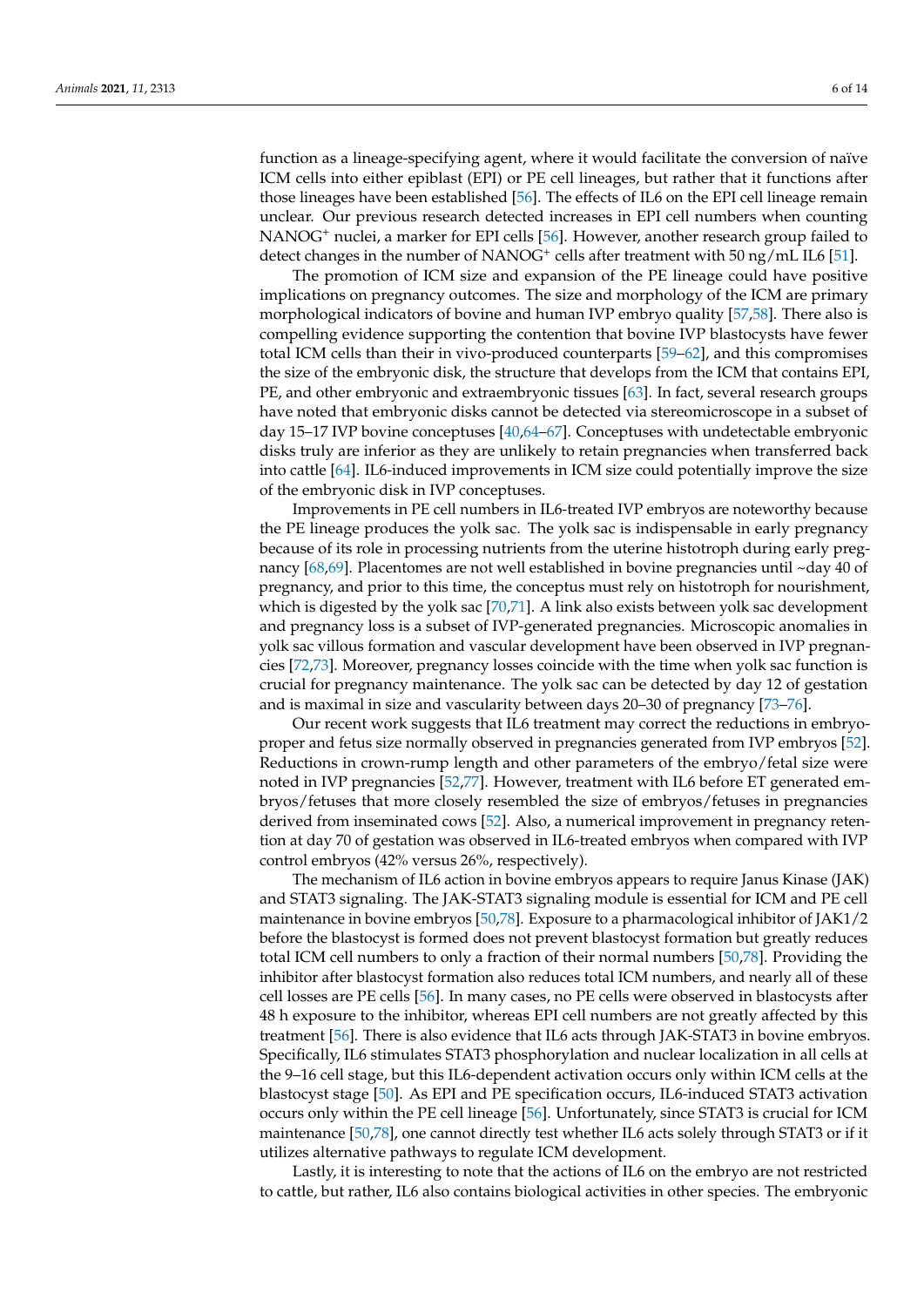action of IL6 has been explored in the pig, where increases in ICM cell numbers have been reported in porcine blastocysts following IL6 supplementation [\[79\]](#page-13-10). IL6 is produced throughout early embryogenesis in the pig, and it is preferentially produced within the ICM at the blastocyst stage [\[80](#page-13-11)[,81\]](#page-13-12). Like in the cow, IL6 supplementation stimulates STAT3 phosphorylation in both mouse and pig blastocysts [\[79](#page-13-10)[,82\]](#page-13-13). Moreover, antibodybased immunoneutralization of embryo-derived IL6 reduces STAT3 activation in mouse blastocysts [\[83\]](#page-13-14). There also are some indications that IL6 may facilitate embryonic stem cell (ESC) and induced pluripotent stem cell (iPSC) pluripotency [\[83,](#page-13-14)[84\]](#page-13-15). There is a 50-fold increase in *IL6* mRNA during human fibroblast reprograming [\[85\]](#page-13-16). In the same report, IL6 supplementation stimulated several STAT3-induced targets, including *c-Myc*, one of the four factors required to induce pluripotency in human and mouse somatic cells [\[86\]](#page-13-17). Providing IL6 in place of *c-Myc* expression permitted cells to undergo pluripotency when the remaining three factors were overexpressed (*Oct4, Klf4, Sox2*).

#### **5. Leukemia Inhibitory Factor**

The positive effects of LIF on mouse embryo development and implantation are well described [\[87–](#page-13-18)[90\]](#page-13-19), but the effects of LIF on bovine embryos are less clearly defined. Several groups have reported the benefits of LIF supplementation on IVP bovine blastocyst formation rates [\[27](#page-11-23)[,91](#page-14-0)[,92\]](#page-14-1), whereas other groups saw no benefits of LIF supplementation [\[91](#page-14-0)[–94\]](#page-14-2). No studies have detected a positive effect of LIF supplementation on ICM cell numbers and PE development in bovine blastocysts [\[95](#page-14-3)[–97\]](#page-14-4). It also is unclear whether LIF functions as a cryo-survival agent in bovine embryos [\[91–](#page-14-0)[95,](#page-14-3)[98\]](#page-14-5). At least some and perhaps a substantial portion of the disparity in these responses may have resulted from the wide range in LIF concentrations used (500–6000 IU [2–100 ng/mL]) and from the use of human and mouse recombinant proteins. Another contributing factor to these variable responses is the low-level expression of the LIF receptor (*LIFR*) during early embryonic development. One report found that *LIFR* transcripts could be detected in IVP bovine embryos whereas they were absent in in vivo produced embryos [\[97\]](#page-14-4), suggesting that LIF actions may not exist unless embryos are being produced in vitro. Our laboratory detected *LIFR* mRNA in IVP bovine blastocysts, but the abundance of this transcript was 50-fold less than that of *IL6R* [\[50\]](#page-12-7).

There is evidence that supports including LIF as an embryokine when considering its actions after blastocyst formation. The most convincing evidence of LIF acting as an embryokine has been reported in the mouse where LIF supplementation promotes PE cell development [\[98\]](#page-14-5) and improves post-transfer implantation success [\[21\]](#page-11-4). Moreover, *Lifr* loss-of-function mutation produces a partial embryonic lethal phenotype in mice with fewer *Lifr*−/<sup>−</sup> embryos in litters from the blastocyst stage onward [\[99\]](#page-14-6), suggesting that the loss of *Lifr* reduces embryo survivability. It is uncertain how these observations made in the mouse may relate to the bovine embryo. No work exists that has explored the actions of LIF on or after day 9 of IVP bovine embryo development.

Further investigation is needed to explore whether LIF serves as a pluripotency factor in bovine stem cells. There is ample evidence for LIF as a pluripotency factor in ESCs and iPSCs, and specifically that LIF is the primary ligand used to support naïvestate pluripotency in the pig, human, monkey, and mouse by stimulating the IL6ST-JAK-STAT3 signaling cascade [\[100](#page-14-7)[,101\]](#page-14-8). It is not clear if LIF is needed to establish naïve-state pluripotency in bovine stem cells. To date, only bovine ESCs that resemble primed-state stem cells have been generated [\[102,](#page-14-9)[103\]](#page-14-10).

#### **6. Other Cytokines That May Serve as Embryokines**

The embryokine actions of CSF2 have received most of the attention within the βcommon cytokine family, but some attention has been given to exploring whether IL3 also serves as an embryokine. It is expressed within the ovine endometrial epithelium during diestrus [\[104\]](#page-14-11), but the sole study exploring IL3 effects on IVP bovine embryos failed to detect a positive effect of IL3 on cleavage or blastocyst rates [\[105\]](#page-14-12). However, there is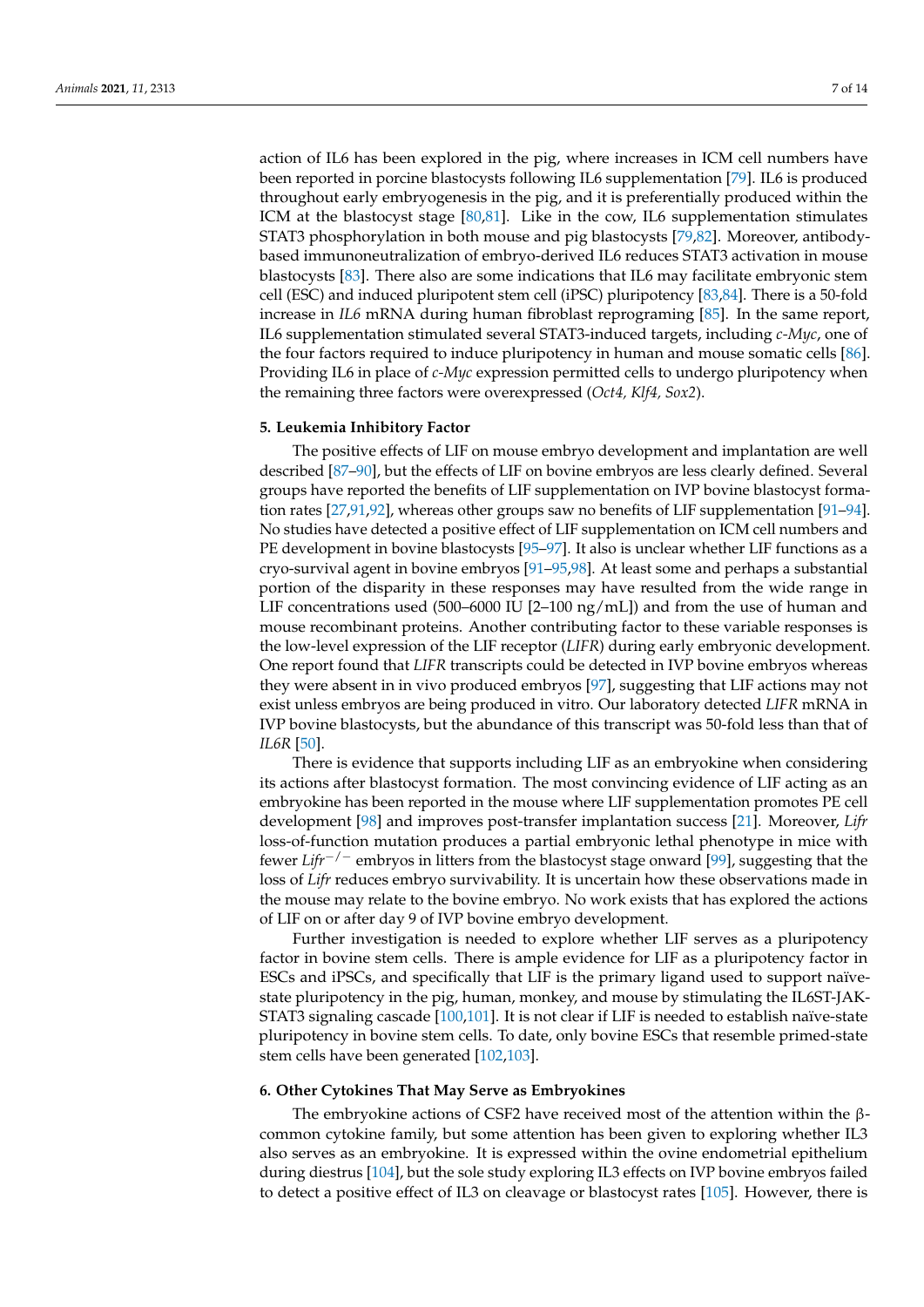evidence that IL3 increases *IFNT* production in ovine conceptuses [\[104\]](#page-14-11). No studies have explored whether IL5 acts on bovine or ovine embryos and conceptuses.

The only other cytokines we are aware of that have been explored as embryokines in bovine IVP embryos are interleukin-1α (IL1A), interleukin-1ß (IL1B), IL8, and stem cell factor (SCF, Kit ligand). Each of these ligands is expressed either by the endometrium or the embryo itself [\[48](#page-12-6)[,106,](#page-14-13)[107\]](#page-14-14), and receptors, co-receptors, and receptor inhibitors for these cytokines have been detected in bovine embryos [\[46](#page-12-4)[,50](#page-12-7)[,51](#page-12-10)[,108\]](#page-14-15) (see Table [1\)](#page-8-0). No definitive role for SCF as an embryokine has been found thus far. Positive effects of IL1B supplementation on bovine IVP development have been noted, although these positive effects were only detected when embryos were cultured in large groups, suggesting that IL1B may be acting indirectly by stimulating the production of an embryo-derived embryokine [\[109\]](#page-14-16). Supplementation with IL8 tended to improve blastocyst hatching but decreased ICM cell numbers [\[51\]](#page-12-10).

<span id="page-8-0"></span>**Table 1.** Cytokines expressed by the bovine endometrium and cytokines and cytokine receptors expressed by IVP bovine blastocysts.

| <b>Cytokine Transcripts</b><br>Endometrium $1$ | <b>Cytokine Transcripts</b><br>Blastocyst <sup>2</sup> | <b>Cytokine Receptor Transcripts</b><br>Blastocyst <sup>2</sup> |
|------------------------------------------------|--------------------------------------------------------|-----------------------------------------------------------------|
| CXCL3                                          | CCL17                                                  | IL6R                                                            |
| IL8                                            | <b>IFNT</b>                                            | IL6ST                                                           |
| CXCL12                                         | II.18                                                  | IL2RB                                                           |
| CSF <sub>2</sub>                               | <b>IL1RN</b>                                           | IL10RB                                                          |
| IL1A                                           | CXCL5                                                  | IL13RA                                                          |
| CXCL10                                         | CCL24                                                  | <b>IFNGR</b>                                                    |
| CX3CL1                                         | II.6                                                   | IL36RN                                                          |
| CXCL16                                         | CXCL16                                                 | <b>IFNAR</b>                                                    |
| CCL14                                          | II.27                                                  | II.11RA                                                         |
| IL18                                           | CTF1                                                   | <b>IL17RA</b>                                                   |
| IL33                                           | CLCF1                                                  | IL20RB                                                          |
| II.6                                           |                                                        | II.20RA                                                         |
| IL16                                           |                                                        | II.1R1                                                          |
| II.12A                                         |                                                        | <b>IL17RC</b>                                                   |
| II.12B                                         |                                                        | CSF <sub>2RA</sub>                                              |
| II.34                                          |                                                        | CCR <sub>10</sub>                                               |
| IL1B                                           |                                                        | <b>CNTFR</b>                                                    |
| CCL21                                          |                                                        | <b>LIFR</b>                                                     |
| IL15                                           |                                                        | <b>IL1RAP</b>                                                   |

Data taken from <sup>1</sup> [\[48\]](#page-12-6) and <sup>2</sup> [\[50\]](#page-12-7). Transcripts are ranked from greatest to least expression within each column. The endometrial expression represents transcript abundance of 93 genes at days 5 and 7 post-estrus using the NanoString nCounter Analysis System (NanoString Technologies, Seattle, WA, USA). Values were normalized to RNA spike-in controls and 6 housekeeping genes [\[48\]](#page-12-6). The blastocyst data represent RNA-sequencing analysis (Illumina Platform) of bovine IVP blastocysts harvested at day 8 post-fertilization. Data are represented as reads per kilobase of transcript per million transcripts (RPKM) [\[50\]](#page-12-7). Only RPKM values that were greater than 0.5 are presented.

Transcriptome profiling studies may offer new insights into additional cytokines that may be involved with early embryogenesis in cattle. Table [1](#page-8-0) provides information about cytokine transcripts detected in the bovine endometrium at days 5 and 7 post-estrus [\[48\]](#page-12-6) and in IVP bovine blastocysts harvested at day 8 post-fertilization [\[50\]](#page-12-7). A listing of cytokine receptor transcripts detected in the day 8 bovine blastocysts is also included [\[50\]](#page-12-7).

Several interesting observations were detected when examining these data. First, several chemokines were identified in the bovine endometrium and blastocyst (abbreviated with the CXCL and CCL designations), but only one chemokine receptor was detected in bovine blastocysts (*CCR10*). It remains unknown if the chemokines that react with this receptor (*CCL27*, *28*) [\[110\]](#page-14-17) are produced by the bovine endometrium as these chemokines were not included in the endometrium study referenced in Table [1](#page-8-0) [\[48\]](#page-12-6). Thus, it appears that many of the endometrial and blastocyst chemokines are not acting on bovine embryos,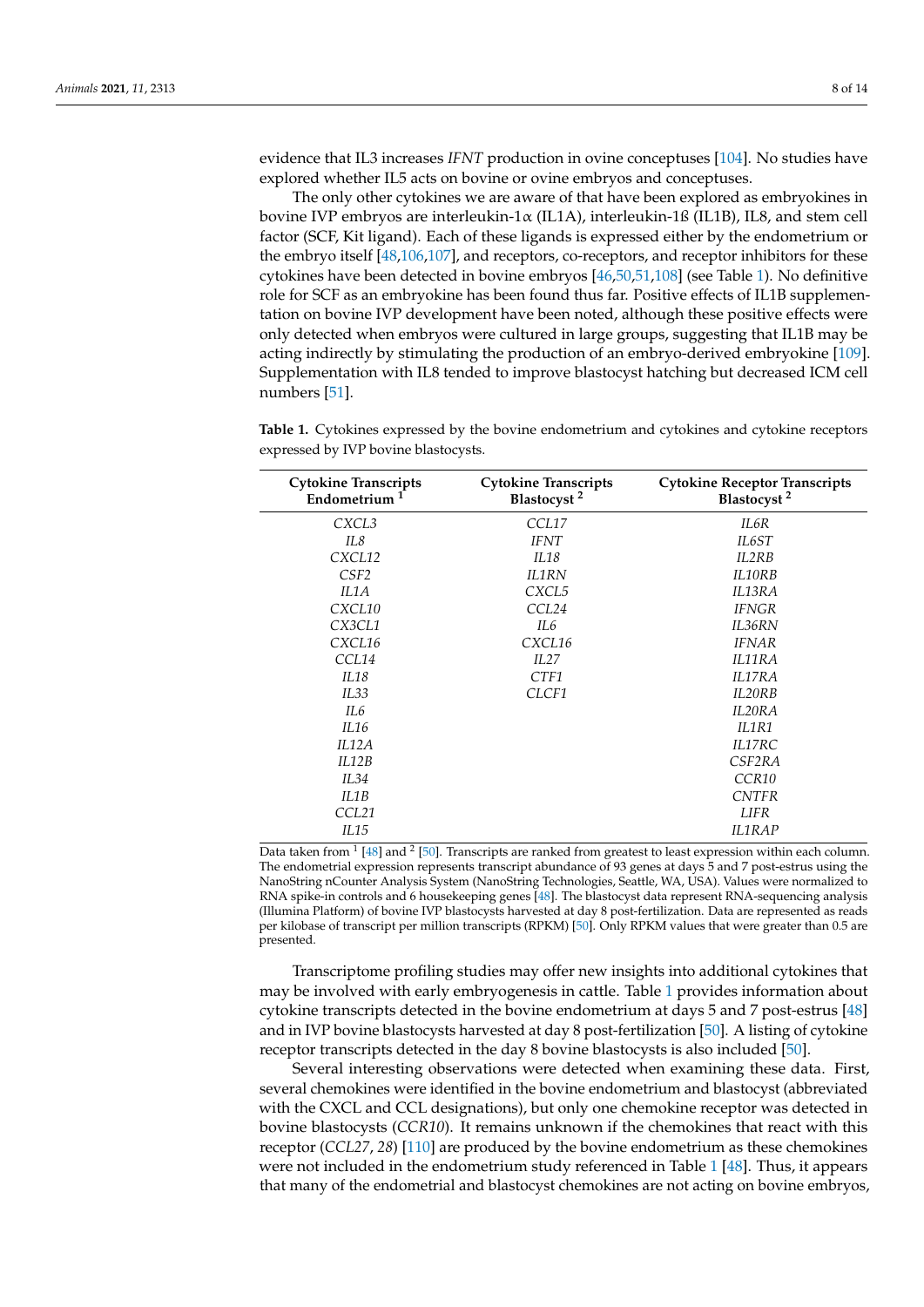or at least not at the blastocyst stage, but it will be interesting to learn whether CCR10 receptor activation or inhibition plays any role in early embryogenesis in cattle.

Our global transcript profiling work in IVP bovine blastocysts detected several cytokines and cytokine receptors (Table [1\)](#page-8-0) [\[50\]](#page-12-7). Arguably the most notable finding was observing several α-subunit receptors for members of the IL6 cytokine family (*IL6R*, *IL6ST*, *IL11RA*, *CNTFR*, and *LIFR*) [\[50\]](#page-12-7). The presence of *IL11R* in bovine blastocysts is particularly interesting because IL11 is expressed in bovine endometria, and its expression is greatest at day 7 post-estrus, coincident with blastocyst formation and initial ICM development in in vivo-generated bovine embryos [\[111\]](#page-14-18). The presence of *CNTFR* in bovine blastocysts may indicate that CNTF is biologically active in the embryo during early pregnancy, although there is no evidence of CNTF expression by either the endometrium or embryo during early pregnancy.

#### **7. Concluding Remarks**

In the cow, there is convincing evidence that CSF2 serves as an embryokine, and recent evidence from our group supports the notion that IL6 should also be categorized as an embryokine (Figure [2\)](#page-9-0). Both of these molecules are distinct from many of the other embryokines that have been studied because neither molecule consistently improves blastocyst formation rates in IVP bovine embryos. Rather, CSF2 appears to reprogram the IVP embryo, so it has greater survivability after ET and so that fetuses and calves more closely resemble those generated by AI. The actions of IL6 appear to be associated with modifying the cellular composition of the blastocyst in ways that we predict could improve pregnancy retention after ET and adjust fetal development, so it more closely resembles fetal development in AI-derived pregnancies. More work is needed to describe how LIF, IL1A, IL1B, SCF, and CCCR10 ligands may function as embryokines in cattle. Available evidence suggests that these molecules serve some purposes during embryogenesis, and it will be interesting to explore whether these activities may improve bovine embryo competency.

<span id="page-9-0"></span>

Figure 2. Model of our current knowledge about embryokine actions for cytokines. Colony- $\frac{1}{2}$  (i.e.  $\frac{1}{2}$ ) contains factor 2 (ILG) contained activity in boxine embryochine embryos (and in boxine embryos (and in boxine embryos (and in boxine embryos (and in boxine embryos (and in boxine embryos (and i stimulating factor 2 (CSF2) and interleukin 6 (IL6) contain embryokine activity in bovine embryos (an illustration of a bovine embryo is provided). Leukemia inhibitory factor (LIF) may contain embryokine activity, but this activity is suggested namely because of embryokine actions for LIF in the mouse embryo. Several other potential cytokines may serve as embryokines, but work is needed to describe these potential activities. The figure was created with BioRender.com.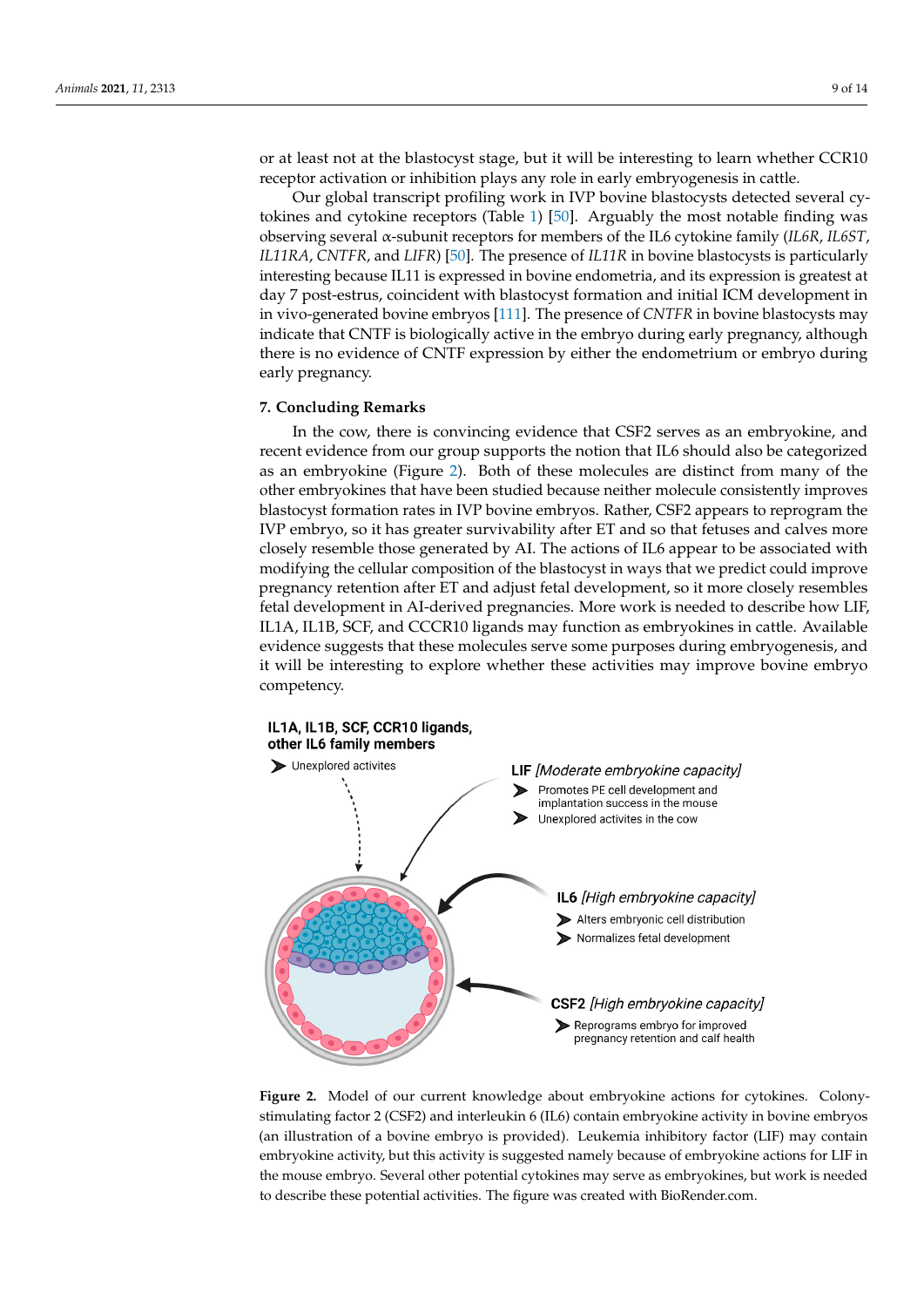Two definitive conclusions that can be made at this point: (1) it is clear that some cytokines are serving as embryokines in cattle, and (2) the cytokines studied thus far appear to function primarily by improving IVP bovine embryo quality and competency rather than by increasing the number of transferrable IVP embryos. Further investigations are necessary to provide mechanistic knowledge of how these and other cytokines function as embryokines. Another gap in our knowledge is exploring other cytokines as embryokines. Cytokines that should be considered in future research include IL1A, IL1B, SCF, CCR10 ligands, and other IL6 family members.

**Author Contributions:** Conceptualization, A.D.E.; Validation, S.L.S. and L.K.W.; Data curation, S.L.S. and L.K.W.; Writing—original draft preparation, A.D.E.; Writing—review and editing, S.L.S. and L.K.W.; Visualization, A.D.E. and S.L.S.; Supervision, A.D.E.; Project administration, A.D.E.; Funding acquisition, A.D.E. All authors have read and agreed to the published version of the manuscript.

**Funding:** This work was supported by the Agriculture and Food Research Initiative Competitive Grant numbers 2017-67015-26461 and 2021-67015-34485 from the USDA National Institute of Food and Agriculture and by the National Institute of Health grant number R21-OD026516-01.

**Institutional Review Board Statement:** The animal work in this manuscript has been approved by the Virginia Tech Animal Care and Use Committee (protocol#19-032).

**Informed Consent Statement:** Not applicable.

**Data Availability Statement:** Not applicable.

**Conflicts of Interest:** The authors declare no conflict of interest.

#### **References**

- <span id="page-10-0"></span>1. Viana, J.H. 2019 Statistics of embryo production and transfer in domestic farm animals. *Embryo Technol. Newsl.* **2019**, *38*, 1–15.
- <span id="page-10-1"></span>2. Brackett, B.G.; Bousquet, D.; Boice, M.L.; Donawick, W.J.; Evans, J.F.; Dressel, M.A. Normal development following in vitro fertilization in the cow. *Biol. Reprod.* **1982**, *27*, 147–158. [\[CrossRef\]](http://doi.org/10.1095/biolreprod27.1.147) [\[PubMed\]](http://www.ncbi.nlm.nih.gov/pubmed/6896830)
- <span id="page-10-2"></span>3. Lonergan, P.; Rizos, D.; Gutierrez-Adan, A.; Fair, T.; Boland, M.P. Oocyte and embryo quality: Effect of origin, culture conditions and gene expression patterns. *Reprod. Domest Anim.* **2003**, *38*, 259–267. [\[CrossRef\]](http://doi.org/10.1046/j.1439-0531.2003.00437.x) [\[PubMed\]](http://www.ncbi.nlm.nih.gov/pubmed/12887565)
- <span id="page-10-3"></span>4. Lonergan, P.; Fair, T. In vitro-produced bovine embryos: Dealing with the warts. *Theriogenology* **2008**, *69*, 17–22. [\[CrossRef\]](http://doi.org/10.1016/j.theriogenology.2007.09.007)
- <span id="page-10-4"></span>5. Ealy, A.D.; Wooldridge, L.K.; McCoski, S.R. BOARD INVITED REVIEW: Post-transfer consequences of in vitro-produced embryos in cattle. *J. Anim. Sci.* **2019**, *97*, 2555–2568. [\[CrossRef\]](http://doi.org/10.1093/jas/skz116)
- <span id="page-10-5"></span>6. Siqueira, L.G.B.; Dikmen, S.; Ortega, M.S.; Hansen, P.J. Postnatal phenotype of dairy cows is altered by in vitro embryo production using reverse X-sorted semen. *J. Dairy Sci.* **2017**, *100*, 5899–5908. [\[CrossRef\]](http://doi.org/10.3168/jds.2016-12539)
- 7. Hori, N.; Nagai, M.; Hirayama, M.; Hirai, T.; Matsuda, K.; Hayashi, M.; Tanaka, T.; Ozawa, T.; Horike, S. Aberrant CpG methylation of the imprinting control region KvDMR1 detected in assisted reproductive technology-produced calves and pathogenesis of large offspring syndrome. *Anim. Reprod. Sci.* **2010**, *122*, 303–312. [\[CrossRef\]](http://doi.org/10.1016/j.anireprosci.2010.09.008)
- 8. Suzuki, J., Jr.; Therrien, J.; Filion, F.; Lefebvre, R.; Goff, A.K.; Smith, L.C. In vitro culture and somatic cell nuclear transfer affect imprinting of SNRPN gene in pre- and post-implantation stages of development in cattle. *BMC Dev. Biol.* **2009**, *9*, 9. [\[CrossRef\]](http://doi.org/10.1186/1471-213X-9-9)
- <span id="page-10-6"></span>9. Chen, Z.; Hagen, D.E.; Elsik, C.G.; Ji, T.; Morris, C.J.; Moon, L.E.; Rivera, R.M. Characterization of global loss of imprinting in fetal overgrowth syndrome induced by assisted reproduction. *Proc. Natl. Acad. Sci. USA* **2015**, *112*, 4618–4623. [\[CrossRef\]](http://doi.org/10.1073/pnas.1422088112)
- <span id="page-10-7"></span>10. Bonilla, L.; Block, J.; Denicol, A.C.; Hansen, P.J. Consequences of transfer of an in vitro-produced embryo for the dam and resultant calf. *J. Dairy Sci.* **2014**, *97*, 229–239. [\[CrossRef\]](http://doi.org/10.3168/jds.2013-6943)
- <span id="page-10-8"></span>11. van Wagtendonk-de Leeuw, A.M.; Aerts, B.J.; den Daas, J.H. Abnormal offspring following in vitro production of bovine preimplantation embryos: A field study. *Theriogenology* **1998**, *49*, 883–894. [\[CrossRef\]](http://doi.org/10.1016/S0093-691X(98)00038-7)
- <span id="page-10-9"></span>12. Hansen, P.J.; Dobbs, K.B.; Denicol, A.C. Programming of the preimplantation embryo by the embryokine colony stimulating factor 2. *Anim. Reprod. Sci.* **2014**, *149*, 59–66. [\[CrossRef\]](http://doi.org/10.1016/j.anireprosci.2014.05.017)
- <span id="page-10-10"></span>13. Block, J.; Drost, M.; Monson, R.L.; Rutledge, J.J.; Rivera, R.M.; Paula-Lopes, F.F.; Ocon, O.M.; Krininger, C.E., 3rd; Liu, J.; Hansen, P.J. Use of insulin-like growth factor-I during embryo culture and treatment of recipients with gonadotropin-releasing hormone to increase pregnancy rates following the transfer of in vitro-produced embryos to heat-stressed, lactating cows. *J. Anim. Sci.* **2003**, *81*, 1590–1602. [\[CrossRef\]](http://doi.org/10.2527/2003.8161590x)
- 14. Jousan, F.D.; Hansen, P.J. Insulin-like growth factor-I promotes resistance of bovine preimplantation embryos to heat shock through actions independent of its anti-apoptotic actions requiring PI3K signaling. *Mol. Reprod. Dev.* **2007**, *74*, 189–196. [\[CrossRef\]](http://doi.org/10.1002/mrd.20527)
- <span id="page-10-11"></span>15. Xie, M.; McCoski, S.R.; Johnson, S.E.; Rhoads, M.L.; Ealy, A.D. Combinatorial effects of epidermal growth factor, fibroblast growth factor 2 and insulin-like growth factor 1 on trophoblast cell proliferation and embryogenesis in cattle. *Reprod. Fertil. Dev.* **2017**, *29*, 419–430. [\[CrossRef\]](http://doi.org/10.1071/RD15226) [\[PubMed\]](http://www.ncbi.nlm.nih.gov/pubmed/26304178)
- <span id="page-10-12"></span>16. Kelso, A. Cytokines: Principles and prospects. *Immunol. Cell. Biol.* **1998**, *76*, 300–317. [\[CrossRef\]](http://doi.org/10.1046/j.1440-1711.1998.00757.x)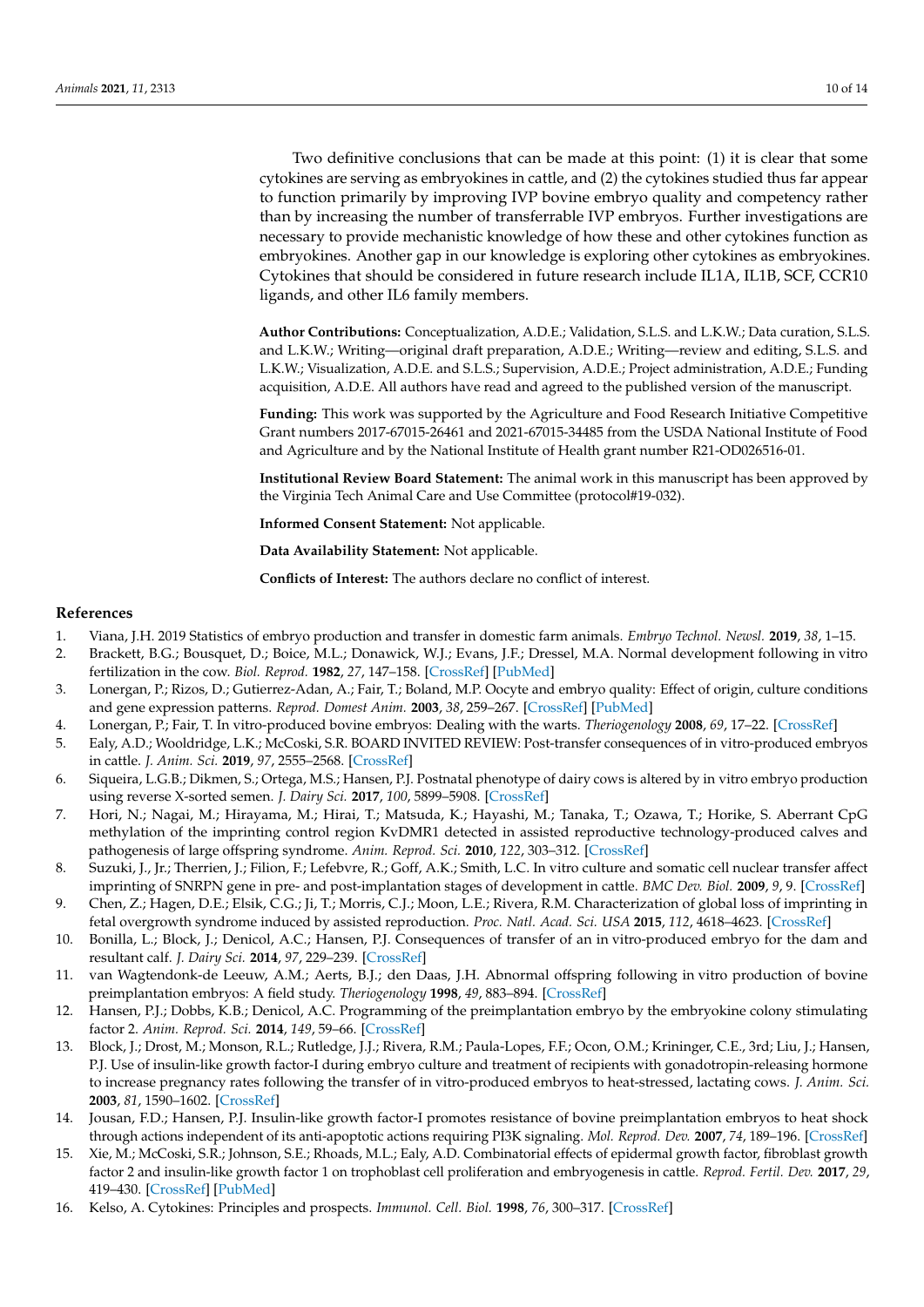- <span id="page-11-0"></span>17. Dougan, M.; Dranoff, G.; Dougan, S.K. GM-CSF, IL-3, and IL-5 Family of Cytokines: Regulators of Inflammation. *Immunity* **2019**, *50*, 796–811. [\[CrossRef\]](http://doi.org/10.1016/j.immuni.2019.03.022) [\[PubMed\]](http://www.ncbi.nlm.nih.gov/pubmed/30995500)
- <span id="page-11-1"></span>18. Becher, B.; Tugues, S.; Greter, M. GM-CSF: From Growth Factor to Central Mediator of Tissue Inflammation. *Immunity* **2016**, *45*, 963–973. [\[CrossRef\]](http://doi.org/10.1016/j.immuni.2016.10.026)
- <span id="page-11-2"></span>19. Eulenfeld, R.; Dittrich, A.; Khouri, C.; Muller, P.J.; Mutze, B.; Wolf, A.; Schaper, F. Interleukin-6 signalling: More than Jaks and STATs. *Eur J. Cell Biol.* **2012**, *91*, 486–495. [\[CrossRef\]](http://doi.org/10.1016/j.ejcb.2011.09.010)
- <span id="page-11-3"></span>20. Rose-John, S. Interleukin-6 Family Cytokines. *Cold Spring Harb. Perspect. Biol.* **2018**, *10*. [\[CrossRef\]](http://doi.org/10.1101/cshperspect.a028415) [\[PubMed\]](http://www.ncbi.nlm.nih.gov/pubmed/28620096)
- <span id="page-11-4"></span>21. Nicola, N.A.; Babon, J.J. Leukemia inhibitory factor (LIF). *Cytokine Growth Factor Rev.* **2015**, *26*, 533–544. [\[CrossRef\]](http://doi.org/10.1016/j.cytogfr.2015.07.001)
- <span id="page-11-5"></span>22. Sjoblom, C.; Roberts, C.T.; Wikland, M.; Robertson, S.A. Granulocyte-macrophage colony-stimulating factor alleviates adverse consequences of embryo culture on fetal growth trajectory and placental morphogenesis. *Endocrinology* **2005**, *146*, 2142–2153. [\[CrossRef\]](http://doi.org/10.1210/en.2004-1260)
- <span id="page-11-6"></span>23. Lee, K.; Redel, B.K.; Spate, L.; Teson, J.; Brown, A.N.; Park, K.W.; Walters, E.; Samuel, M.; Murphy, C.N.; Prather, R.S. Piglets produced from cloned blastocysts cultured in vitro with GM-CSF. *Mol. Reprod. Dev.* **2012**. [\[CrossRef\]](http://doi.org/10.1002/mrd.22143)
- <span id="page-11-7"></span>24. Cui, X.S.; Lee, J.Y.; Choi, S.H.; Kwon, M.S.; Kim, T.; Kim, N.H. Mouse granulocyte-macrophage colony-stimulating factor enhances viability of porcine embryos in defined culture conditions. *Anim. Reprod. Sci.* **2004**, *84*, 169–177. [\[CrossRef\]](http://doi.org/10.1016/j.anireprosci.2003.11.005) [\[PubMed\]](http://www.ncbi.nlm.nih.gov/pubmed/15302396)
- <span id="page-11-8"></span>25. Sjoblom, C.; Wikland, M.; Robertson, S.A. Granulocyte-macrophage colony-stimulating factor promotes human blastocyst development in vitro. *Hum. Reprod.* **1999**, *14*, 3069–3076. [\[CrossRef\]](http://doi.org/10.1093/humrep/14.12.3069)
- <span id="page-11-9"></span>26. Loureiro, B.; Bonilla, L.; Block, J.; Fear, J.M.; Bonilla, A.Q.; Hansen, P.J. Colony-stimulating factor 2 (CSF-2) improves development and posttransfer survival of bovine embryos produced in vitro. *Endocrinology* **2009**, *150*, 5046–5054. [\[CrossRef\]](http://doi.org/10.1210/en.2009-0481)
- <span id="page-11-23"></span>27. Neira, J.A.; Tainturier, D.; Pena, M.A.; Martal, J. Effect of the association of IGF-I, IGF-II, bFGF, TGF-beta1, GM-CSF, and LIF on the development of bovine embryos produced in vitro. *Theriogenology* **2010**, *73*, 595–604. [\[CrossRef\]](http://doi.org/10.1016/j.theriogenology.2009.10.015)
- <span id="page-11-10"></span>28. de Moraes, A.A.; Davidson, J.A.; Fleming, J.G.; Bazer, F.W.; Edwards, J.L.; Betts, J.G.; Hansen, P.J. Lack of effect of granulocytemacrophage colony-stimulating factor on secretion of interferon-tau, other proteins, and prostaglandin E2 by the bovine and ovine conceptus. *Domest. Anim. Endocrinol.* **1997**, *14*, 193–197. [\[CrossRef\]](http://doi.org/10.1016/S0739-7240(97)00002-7)
- <span id="page-11-11"></span>29. Tribulo, P.; Bernal Ballesteros, B.H.; Ruiz, A.; Tribulo, A.; Tribulo, R.J.; Tribulo, H.E.; Bo, G.A.; Hansen, P.J. Consequences of exposure of embryos produced in vitro in a serum-containing medium to dickkopf-related protein 1 and colony stimulating factor 2 on blastocyst yield, pregnancy rate, and birth weight. *J. Anim. Sci.* **2017**, *95*, 4407–4412. [\[CrossRef\]](http://doi.org/10.2527/jas2017.1927) [\[PubMed\]](http://www.ncbi.nlm.nih.gov/pubmed/29108044)
- <span id="page-11-16"></span>30. Dobbs, K.B.; Khan, F.A.; Sakatani, M.; Moss, J.I.; Ozawa, M.; Ealy, A.D.; Hansen, P.J. Regulation of pluripotency of inner cell mass and growth and differentiation of trophectoderm of the bovine embryo by colony stimulating factor 2. *Biol. Reprod.* **2013**, *89*, 141. [\[CrossRef\]](http://doi.org/10.1095/biolreprod.113.113183)
- <span id="page-11-22"></span>31. Hickman, C.F.; Ainslie, A.; Ealy, A.D.; Ashworth, C.J.; Rooke, J.A. Effect of ovine granulocyte-macrophage colony-stimulating factor on bovine in vitro embryo development and blastocyst interferon-tau secretion. *Reprod. Domest. Anim.* **2011**, *46*, 608–615. [\[CrossRef\]](http://doi.org/10.1111/j.1439-0531.2010.01710.x)
- <span id="page-11-12"></span>32. Zolini, A.M.; Block, J.; Rabaglino, M.B.; Tribulo, P.; Hoelker, M.; Rincon, G.; Bromfield, J.J.; Hansen, P.J. Molecular fingerprint of female bovine embryos produced in vitro with high competence to establish and maintain pregnancydagger. *Biol. Reprod.* **2020**, *102*, 292–305. [\[CrossRef\]](http://doi.org/10.1093/biolre/ioz190)
- <span id="page-11-13"></span>33. Sosa, F.; Block, J.; Xiao, Y.; Hansen, P.J. Determinants of survival of the bovine blastocyst to cryopreservation stress: Treatment with colony stimulating factor 2 during the morula-to-blastocyst transition and embryo sex. *CABI Agric. Biosci.* **2020**, *1*. [\[CrossRef\]](http://doi.org/10.1186/s43170-020-00012-9)
- <span id="page-11-14"></span>34. Loureiro, B.; Oliveira, L.J.; Favoreto, M.G.; Hansen, P.J. Colony-stimulating Factor 2 Inhibits Induction of Apoptosis in the Bovine Preimplantation Embryo. *Am. J. Reprod. Immunol.* **2011**. [\[CrossRef\]](http://doi.org/10.1111/j.1600-0897.2010.00953.x)
- <span id="page-11-15"></span>35. Denicol, A.C.; Block, J.; Kelley, D.E.; Pohler, K.G.; Dobbs, K.B.; Mortensen, C.J.; Ortega, M.S.; Hansen, P.J. The WNT signaling antagonist Dickkopf-1 directs lineage commitment and promotes survival of the preimplantation embryo. *FASEB J.* **2014**, *28*, 3975–3986. [\[CrossRef\]](http://doi.org/10.1096/fj.14-253112) [\[PubMed\]](http://www.ncbi.nlm.nih.gov/pubmed/24858280)
- <span id="page-11-17"></span>36. Ozawa, M.; Sakatani, M.; Dobbs, K.B.; Kannampuzha-Francis, J.; Hansen, P.J. Regulation of gene expression in the bovine blastocyst by colony stimulating factor 2. *BMC Res. Notes* **2016**, *9*, 250. [\[CrossRef\]](http://doi.org/10.1186/s13104-016-2038-y) [\[PubMed\]](http://www.ncbi.nlm.nih.gov/pubmed/27130208)
- <span id="page-11-18"></span>37. Kannampuzha-Francis, J.; Denicol, A.C.; Loureiro, B.; Kaniyamattam, K.; Ortega, M.S.; Hansen, P.J. Exposure to colony stimulating factor 2 during preimplantation development increases postnatal growth in cattle. *Mol. Reprod. Dev.* **2015**, *82*, 892–897. [\[CrossRef\]](http://doi.org/10.1002/mrd.22533) [\[PubMed\]](http://www.ncbi.nlm.nih.gov/pubmed/26227079)
- <span id="page-11-19"></span>38. Ziebe, S.; Loft, A.; Povlsen, B.B.; Erb, K.; Agerholm, I.; Aasted, M.; Gabrielsen, A.; Hnida, C.; Zobel, D.P.; Munding, B.; et al. A randomized clinical trial to evaluate the effect of granulocyte-macrophage colony-stimulating factor (GM-CSF) in embryo culture medium for in vitro fertilization. *Fertil. Steril.* **2013**, *99*, 1600–1609. [\[CrossRef\]](http://doi.org/10.1016/j.fertnstert.2012.12.043) [\[PubMed\]](http://www.ncbi.nlm.nih.gov/pubmed/23380186)
- <span id="page-11-20"></span>39. Chu, D.; Fu, L.; Zhou, W.; Li, Y. Relationship between granulocyte-macrophage colony-stimulating factor, embryo quality, and pregnancy outcomes in women of different ages in fresh transfer cycles: A retrospective study. *J. Obstet. Gynaecol.* **2020**, *40*, 626–632. [\[CrossRef\]](http://doi.org/10.1080/01443615.2019.1639040)
- <span id="page-11-21"></span>40. Loureiro, B.; Block, J.; Favoreto, M.G.; Carambula, S.; Pennington, K.A.; Ealy, A.D.; Hansen, P.J. Consequences of conceptus exposure to colony-stimulating factor 2 on survival, elongation, interferon-{tau} secretion, and gene expression. *Reproduction* **2011**, *141*, 617–624. [\[CrossRef\]](http://doi.org/10.1530/REP-10-0511)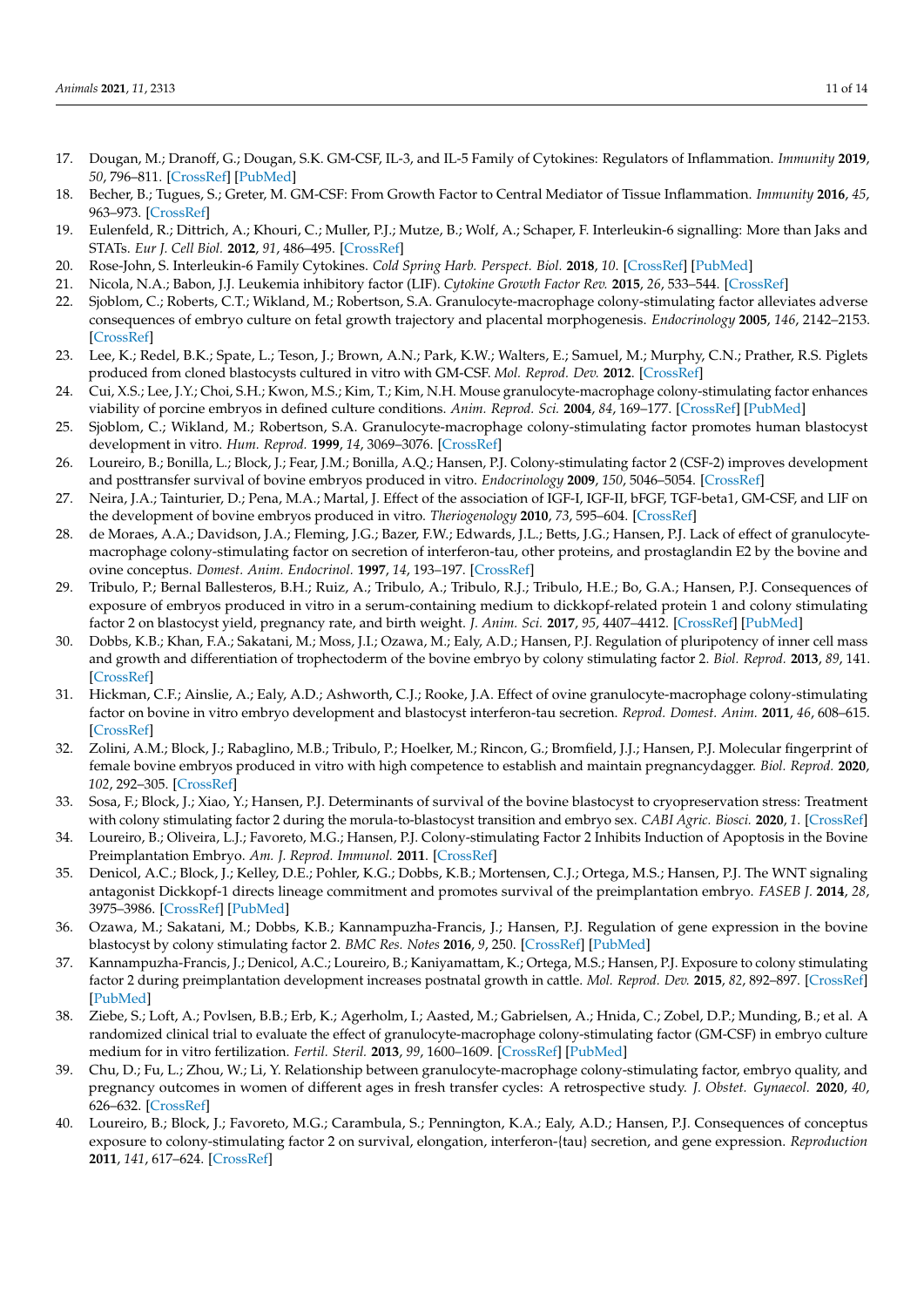- 41. Michael, D.D.; Wagner, S.K.; Ocon, O.M.; Talbot, N.C.; Rooke, J.A.; Ealy, A.D. Granulocyte-macrophage colony-stimulating-factor increases interferon-tau protein secretion in bovine trophectoderm cells. *Am. J. Reprod. Immunol.* **2006**, *56*, 63–67. [\[CrossRef\]](http://doi.org/10.1111/j.1600-0897.2006.00390.x) [\[PubMed\]](http://www.ncbi.nlm.nih.gov/pubmed/16792532)
- <span id="page-12-0"></span>42. Dobbs, K.B.; Gagne, D.; Fournier, E.; Dufort, I.; Robert, C.; Block, J.; Sirard, M.A.; Bonilla, L.; Ealy, A.D.; Loureiro, B.; et al. Sexual dimorphism in developmental programming of the bovine preimplantation embryo caused by colony-stimulating factor 2. *Biol. Reprod.* **2014**, *91*, 80. [\[CrossRef\]](http://doi.org/10.1095/biolreprod.114.121087)
- <span id="page-12-1"></span>43. Siqueira, L.G.; Hansen, P.J. Sex differences in response of the bovine embryo to colony-stimulating factor 2. *Reproduction* **2016**, *152*, 645–654. [\[CrossRef\]](http://doi.org/10.1530/REP-16-0336)
- <span id="page-12-2"></span>44. Siqueira, L.G.; Tribulo, P.; Chen, Z.; Denicol, A.C.; Ortega, M.S.; Negron-Perez, V.M.; Kannampuzha-Francis, J.; Pohler, K.G.; Rivera, R.M.; Hansen, P.J. Colony-stimulating factor 2 acts from days 5 to 7 of development to modify programming of the bovine conceptus at day 86 of gestationdagger. *Biol. Reprod.* **2017**, *96*, 743–757. [\[CrossRef\]](http://doi.org/10.1093/biolre/iox018)
- <span id="page-12-3"></span>45. Li, Y.; Tribulo, P.; Bakhtiarizadeh, M.R.; Siqueira, L.G.; Ji, T.; Rivera, R.M.; Hansen, P.J. Conditions of embryo culture from days 5 to 7 of development alter the DNA methylome of the bovine fetus at day 86 of gestation. *J. Assist. Reprod. Genet.* **2020**, *37*, 417–426. [\[CrossRef\]](http://doi.org/10.1007/s10815-019-01652-1)
- <span id="page-12-4"></span>46. Jiang, Z.; Sun, J.; Dong, H.; Luo, O.; Zheng, X.; Obergfell, C.; Tang, Y.; Bi, J.; O'Neill, R.; Ruan, Y.; et al. Transcriptional profiles of bovine in vivo pre-implantation development. *BMC Genom.* **2014**, *15*, 756. [\[CrossRef\]](http://doi.org/10.1186/1471-2164-15-756)
- <span id="page-12-5"></span>47. Xiao, Y.; Uh, K.; Negron-Perez, V.M.; Haines, H.; Lee, K.; Hansen, P.J. Regulation of gene expression in the bovine blastocyst by colony-stimulating factor 2 is disrupted by CRISPR/Cas9-mediated deletion of CSF2RA. *Biol. Reprod.* **2021**, *104*, 995–1007. [\[CrossRef\]](http://doi.org/10.1093/biolre/ioab015) [\[PubMed\]](http://www.ncbi.nlm.nih.gov/pubmed/33524138)
- <span id="page-12-6"></span>48. Tribulo, P.; Siqueira, L.G.B.; Oliveira, L.J.; Scheffler, T.; Hansen, P.J. Identification of potential embryokines in the bovine reproductive tract. *J. Dairy Sci.* **2018**, *101*, 690–704. [\[CrossRef\]](http://doi.org/10.3168/jds.2017-13221)
- <span id="page-12-8"></span>49. Wooldridge, L.K.; Ealy, A.D. Interleukin-6 increases inner cell mass numbers in bovine embryos. *BMC Dev. Biol.* **2019**, *19*, 2. [\[CrossRef\]](http://doi.org/10.1186/s12861-019-0182-z) [\[PubMed\]](http://www.ncbi.nlm.nih.gov/pubmed/30709330)
- <span id="page-12-7"></span>50. Wooldridge, L.K.; Johnson, S.E.; Cockrum, R.R.; Ealy, A.D. Interleukin-6 requires JAK to stimulate inner cell mass expansion in bovine embryos. *Reproduction* **2019**. [\[CrossRef\]](http://doi.org/10.1530/REP-19-0286) [\[PubMed\]](http://www.ncbi.nlm.nih.gov/pubmed/31408846)
- <span id="page-12-10"></span>51. Sang, L.; Ortiz, W.; Xiao, Y.; Estrada-Cortes, E.; Jannaman, E.A.; Hansen, P.J. Actions of putative embryokines on development of the preimplantation bovine embryo to the blastocyst stage. *J. Dairy Sci.* **2020**, *103*, 11930–11944. [\[CrossRef\]](http://doi.org/10.3168/jds.2020-19068)
- <span id="page-12-9"></span>52. Seekford, Z.K.; Wooldridge, L.K.; Dias, N.W.; Timlin, C.L.; Sales, A.F.; Speckhart, S.L.; Pohler, K.G.; Cockrum, R.R.; Mercadante, V.R.G.; Ealy, A.D. Interleukin-6 supplementation improves post-transfer embryonic and fetal development of in vitro-produced bovine embryos. *Theriogenology* **2021**, *170*, 15–22. [\[CrossRef\]](http://doi.org/10.1016/j.theriogenology.2021.04.004)
- <span id="page-12-12"></span>53. Eckert, J.J.; Fleming, T.P. Tight junction biogenesis during early development. *Biochim. Biophys. Acta* **2008**, *1778*, 717–728. [\[CrossRef\]](http://doi.org/10.1016/j.bbamem.2007.09.031)
- <span id="page-12-11"></span>54. Al-Sadi, R.; Ye, D.; Boivin, M.; Guo, S.; Hashimi, M.; Ereifej, L.; Ma, T.Y. Interleukin-6 modulation of intestinal epithelial tight junction permeability is mediated by JNK pathway activation of claudin-2 gene. *PLoS ONE* **2014**, *9*, e85345. [\[CrossRef\]](http://doi.org/10.1371/journal.pone.0085345)
- <span id="page-12-13"></span>55. Suzuki, T.; Yoshinaga, N.; Tanabe, S. Interleukin-6 (IL-6) regulates claudin-2 expression and tight junction permeability in intestinal epithelium. *J. Biol. Chem.* **2011**, *286*, 31263–31271. [\[CrossRef\]](http://doi.org/10.1074/jbc.M111.238147)
- <span id="page-12-14"></span>56. Wooldridge, L.K.; Ealy, A.D. Interleukin-6 promotes primitive endoderm development in bovine blastocysts. *BMC Dev. Biol.* **2021**, *21*, 3. [\[CrossRef\]](http://doi.org/10.1186/s12861-020-00235-z)
- <span id="page-12-15"></span>57. Van den Abbeel, E.; Balaban, B.; Ziebe, S.; Lundin, K.; Cuesta, M.J.; Klein, B.M.; Helmgaard, L.; Arce, J.C. Association between blastocyst morphology and outcome of single-blastocyst transfer. *Reprod. Biomed. Online* **2013**, *27*, 353–361. [\[CrossRef\]](http://doi.org/10.1016/j.rbmo.2013.07.006)
- <span id="page-12-16"></span>58. Maddox-Hyttell, P.; Gjorret, J.O.; Vajta, G.; Alexopoulos, N.I.; Lewis, I.; Trounson, A.; Viuff, D.; Laurincik, J.; Muller, M.; Tveden-Nyborg, P.; et al. Morphological assessment of preimplantation embryo quality in cattle. *Reprod. Suppl.* **2003**, *61*, 103–116. [\[CrossRef\]](http://doi.org/10.1530/biosciprocs.5.009) [\[PubMed\]](http://www.ncbi.nlm.nih.gov/pubmed/14635930)
- <span id="page-12-17"></span>59. Iwasaki, S.; Yoshiba, N.; Ushijima, H.; Watanabe, S.; Nakahara, T. Morphology and proportion of inner cell mass of bovine blastocysts fertilized in vitro and in vivo. *J. Reprod. Fertil* **1990**, *90*, 279–284. [\[CrossRef\]](http://doi.org/10.1530/jrf.0.0900279) [\[PubMed\]](http://www.ncbi.nlm.nih.gov/pubmed/2231548)
- 60. Pomar, F.J.; Teerds, K.J.; Kidson, A.; Colenbrander, B.; Tharasanit, T.; Aguilar, B.; Roelen, B.A. Differences in the incidence of apoptosis between in vivo and in vitro produced blastocysts of farm animal species: A comparative study. *Theriogenology* **2005**, *63*, 2254–2268. [\[CrossRef\]](http://doi.org/10.1016/j.theriogenology.2004.10.015) [\[PubMed\]](http://www.ncbi.nlm.nih.gov/pubmed/15826688)
- 61. Gjorret, J.O.; Knijn, H.M.; Dieleman, S.J.; Avery, B.; Larsson, L.I.; Maddox-Hyttel, P. Chronology of apoptosis in bovine embryos produced in vivo and in vitro. *Biol. Reprod.* **2003**, *69*, 1193–1200. [\[CrossRef\]](http://doi.org/10.1095/biolreprod.102.013243)
- <span id="page-12-18"></span>62. Knijn, H.M.; Gjorret, J.O.; Vos, P.L.; Hendriksen, P.J.; van der Weijden, B.C.; Maddox-Hyttel, P.; Dieleman, S.J. Consequences of in vivo development and subsequent culture on apoptosis, cell number, and blastocyst formation in bovine embryos. *Biol. Reprod.* **2003**, *69*, 1371–1378. [\[CrossRef\]](http://doi.org/10.1095/biolreprod.103.017251)
- <span id="page-12-19"></span>63. Bertolini, M.; Beam, S.W.; Shim, H.; Bertolini, L.R.; Moyer, A.L.; Famula, T.R.; Anderson, G.B. Growth, development, and gene expression by in vivo- and in vitro-produced day 7 and 16 bovine embryos. *Mol. Reprod. Dev.* **2002**, *63*, 318–328. [\[CrossRef\]](http://doi.org/10.1002/mrd.90015)
- <span id="page-12-20"></span>64. Fischer-Brown, A.E.; Lindsey, B.R.; Ireland, F.A.; Northey, D.L.; Monson, R.L.; Clark, S.G.; Wheeler, M.B.; Kesler, D.J.; Lane, S.J.; Weigel, K.A.; et al. Embryonic disc development and subsequent viability of cattle embryos following culture in two media under two oxygen concentrations. *Reprod. Fertil Dev.* **2004**, *16*, 787–793. [\[CrossRef\]](http://doi.org/10.1071/RD04026) [\[PubMed\]](http://www.ncbi.nlm.nih.gov/pubmed/15740702)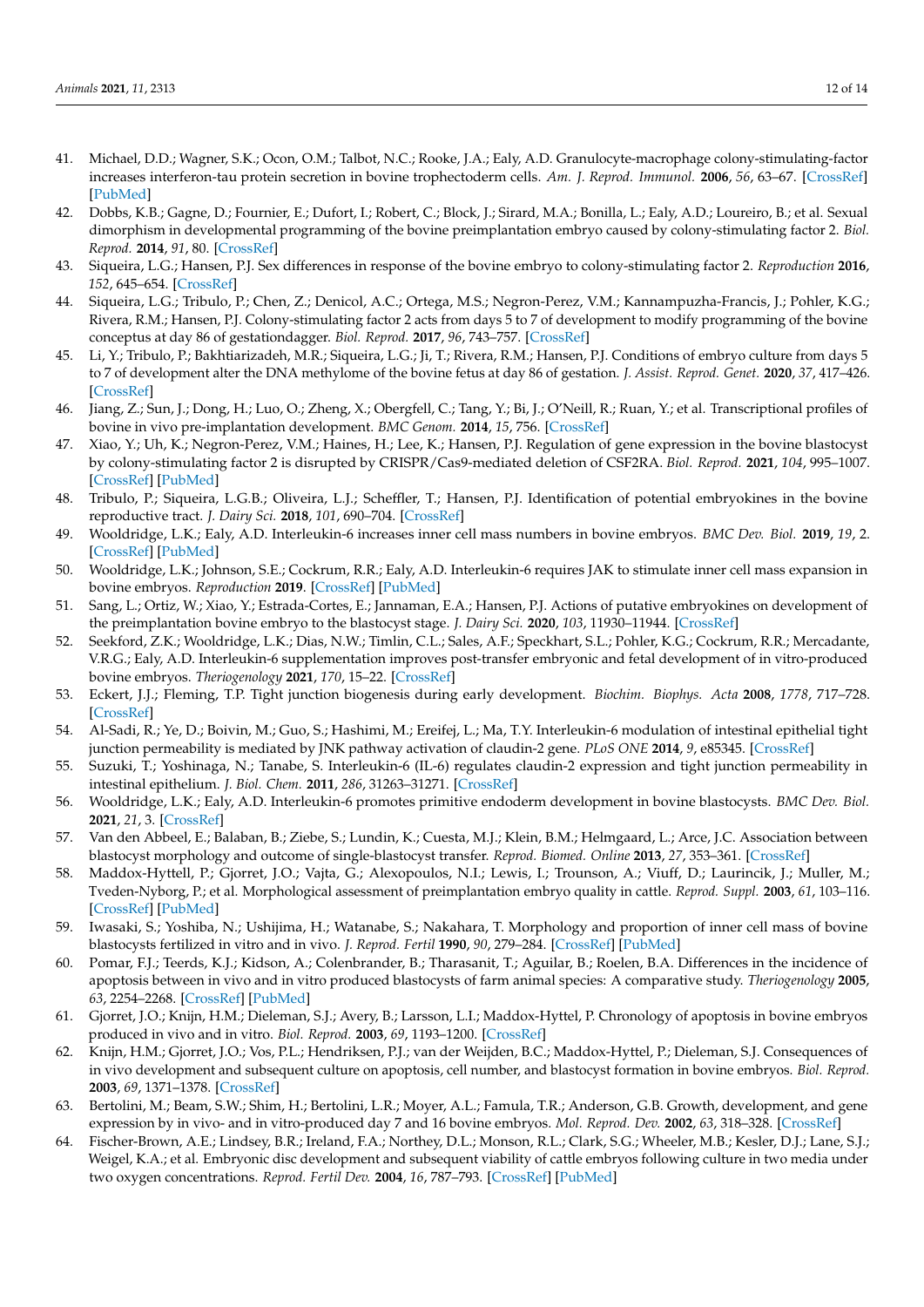- 65. Bertolini, M.; Mason, J.B.; Beam, S.W.; Carneiro, G.F.; Sween, M.L.; Kominek, D.J.; Moyer, A.L.; Famula, T.R.; Sainz, R.D.; Anderson, G.B. Morphology and morphometry of in vivo- and in vitro-produced bovine concepti from early pregnancy to term and association with high birth weights. *Theriogenology* **2002**, *58*, 973–994. [\[CrossRef\]](http://doi.org/10.1016/S0093-691X(02)00935-4)
- 66. Block, J.; Fischer-Brown, A.E.; Rodina, T.M.; Ealy, A.D.; Hansen, P.J. The effect of in vitro treatment of bovine embryos with IGF-1 on subsequent development in utero to Day 14 of gestation. *Theriogenology* **2007**, *68*, 153–161. [\[CrossRef\]](http://doi.org/10.1016/j.theriogenology.2007.04.045)
- <span id="page-13-0"></span>67. Fischer-Brown, A.; Monson, R.; Parrish, J.; Rutledge, J. Cell allocation in bovine embryos cultured in two media under two oxygen concentrations. *Zygote* **2002**, *10*, 341–348. [\[CrossRef\]](http://doi.org/10.1017/S0967199402004082)
- <span id="page-13-1"></span>68. Arman, E.; Haffner-Krausz, R.; Chen, Y.; Heath, J.K.; Lonai, P. Targeted disruption of fibroblast growth factor (FGF) receptor 2 suggests a role for FGF signaling in pregastrulation mammalian development. *Proc. Natl. Acad. Sci. USA* **1998**, *95*, 5082–5087. [\[CrossRef\]](http://doi.org/10.1073/pnas.95.9.5082) [\[PubMed\]](http://www.ncbi.nlm.nih.gov/pubmed/9560232)
- <span id="page-13-2"></span>69. Shalaby, F.; Rossant, J.; Yamaguchi, T.P.; Gertsenstein, M.; Wu, X.F.; Breitman, M.L.; Schuh, A.C. Failure of blood-island formation and vasculogenesis in Flk-1-deficient mice. *Nature* **1995**, *376*, 62–66. [\[CrossRef\]](http://doi.org/10.1038/376062a0) [\[PubMed\]](http://www.ncbi.nlm.nih.gov/pubmed/7596435)
- <span id="page-13-3"></span>70. Assis Neto, A.C.; Pereira, F.T.; Santos, T.C.; Ambrosio, C.E.; Leiser, R.; Miglino, M.A. Morpho-physical recording of bovine conceptus (Bos indicus) and placenta from days 20 to 70 of pregnancy. *Reprod. Domest Anim.* **2010**, *45*, 760–772. [\[CrossRef\]](http://doi.org/10.1111/j.1439-0531.2009.01345.x) [\[PubMed\]](http://www.ncbi.nlm.nih.gov/pubmed/19281595)
- <span id="page-13-4"></span>71. Greenstein, J.S.; Murray, R.W.; Foley, R.C. Observations on the morphogenesis and histochemistry of the bovine preattachment placenta between 16 and 33 days of gestation. *Anat. Rec.* **1958**, *132*, 321–341. [\[CrossRef\]](http://doi.org/10.1002/ar.1091320308)
- <span id="page-13-5"></span>72. Mess, A.M.; Carreira, A.C.O.; Marinovic de Oliveira, C.; Fratini, P.; Favaron, P.O.; Barreto, R.; Pfarrer, C.; Meirelles, F.V.; Miglino, M.A. Vascularization and VEGF expression altered in bovine yolk sacs from IVF and NT technologies. *Theriogenology* **2017**, *87*, 290–297. [\[CrossRef\]](http://doi.org/10.1016/j.theriogenology.2016.09.012) [\[PubMed\]](http://www.ncbi.nlm.nih.gov/pubmed/27729111)
- <span id="page-13-6"></span>73. Alberto, M.L.; Meirelles, F.V.; Perecin, F.; Ambrosio, C.E.; Favaron, P.O.; Franciolli, A.L.; Mess, A.M.; Dos Santos, J.M.; Rici, R.E.; Bertolini, M.; et al. Development of bovine embryos derived from reproductive techniques. *Reprod. Fertil Dev.* **2013**, *25*, 907–917. [\[CrossRef\]](http://doi.org/10.1071/RD12092) [\[PubMed\]](http://www.ncbi.nlm.nih.gov/pubmed/22953743)
- 74. Matsumoto, F.S.; Oliveira, V.C.; Mancanares, C.A.; Ambrosio, C.E.; Miglino, M.A. Characterization of yolk sac proteins of Bos indicus cattle embryos. *Genet. Mol. Res.* **2012**, *11*, 3942–3954. [\[CrossRef\]](http://doi.org/10.4238/2012.November.14.1)
- 75. Galdos-Riveros, A.C.; Favaron, P.O.; Will, S.E.; Miglino, M.A.; Maria, D.A. Bovine yolk sac: From morphology to metabolomic and proteomic profiles. *Genet. Mol. Res.* **2015**, *14*, 6223–6238. [\[CrossRef\]](http://doi.org/10.4238/2015.June.9.8)
- <span id="page-13-7"></span>76. Oliveira, V.C.; Mancanares, C.A.; Oliveira, L.J.; Goncalves, N.J.; Miglino, M.A.; Perecin, F.; Meirelles, F.V.; Piedrahita, J.; Ambrosio, C.E. Characterization of putative haematopoietic cells from bovine yolk sac. *J. Tissue Eng. Regen. Med.* **2017**, *11*, 1132–1140. [\[CrossRef\]](http://doi.org/10.1002/term.2016) [\[PubMed\]](http://www.ncbi.nlm.nih.gov/pubmed/25712733)
- <span id="page-13-8"></span>77. Vailes, M.T.; McCoski, S.R.; Wooldridge, L.K.; Reese, S.T.; Pohler, K.G.; Roper, D.A.; Mercadante, V.R.; Ealy, A.D. Post-transfer outcomes in cultured bovine embryos supplemented with epidermal growth factor, fibroblast growth factor 2, and insulin-like growth factor 1. *Theriogenology* **2019**, *124*, 1–8. [\[CrossRef\]](http://doi.org/10.1016/j.theriogenology.2018.09.023) [\[PubMed\]](http://www.ncbi.nlm.nih.gov/pubmed/30317067)
- <span id="page-13-9"></span>78. Meng, F.; Forrester-Gauntlett, B.; Turner, P.; Henderson, H.; Oback, B. Signal Inhibition Reveals JAK/STAT3 Pathway as Critical for Bovine Inner Cell Mass Development. *Biol. Reprod.* **2015**, *93*, 132. [\[CrossRef\]](http://doi.org/10.1095/biolreprod.115.134254) [\[PubMed\]](http://www.ncbi.nlm.nih.gov/pubmed/26510863)
- <span id="page-13-10"></span>79. Shen, X.H.; Cui, X.S.; Lee, S.H.; Kim, N.H. Interleukin-6 enhances porcine parthenote development in vitro, through the IL-6/Stat3 signaling pathway. *J. Reprod. Dev.* **2012**, *58*, 453–460. [\[CrossRef\]](http://doi.org/10.1262/jrd.2012-015)
- <span id="page-13-11"></span>80. Mathialagan, N.; Bixby, J.A.; Roberts, R.M. Expression of interleukin-6 in porcine, ovine, and bovine preimplantation conceptuses. *Mol. Reprod. Dev.* **1992**, *32*, 324–330. [\[CrossRef\]](http://doi.org/10.1002/mrd.1080320404)
- <span id="page-13-12"></span>81. Cao, S.; Han, J.; Wu, J.; Li, Q.; Liu, S.; Zhang, W.; Pei, Y.; Ruan, X.; Liu, Z.; Wang, X.; et al. Specific gene-regulation networks during the pre-implantation development of the pig embryo as revealed by deep sequencing. *BMC Genom.* **2014**, *15*, 4. [\[CrossRef\]](http://doi.org/10.1186/1471-2164-15-4)
- <span id="page-13-13"></span>82. Shen, X.H.; Han, Y.J.; Zhang, D.X.; Cui, X.S.; Kim, N.H. A link between the interleukin-6/Stat3 anti-apoptotic pathway and microRNA-21 in preimplantation mouse embryos. *Mol. Reprod. Dev.* **2009**, *76*, 854–862. [\[CrossRef\]](http://doi.org/10.1002/mrd.21048) [\[PubMed\]](http://www.ncbi.nlm.nih.gov/pubmed/19437447)
- <span id="page-13-14"></span>83. Do, D.V.; Ueda, J.; Messerschmidt, D.M.; Lorthongpanich, C.; Zhou, Y.; Feng, B.; Guo, G.; Lin, P.J.; Hossain, M.Z.; Zhang, W.; et al. A genetic and developmental pathway from STAT3 to the OCT4-NANOG circuit is essential for maintenance of ICM lineages in vivo. *Genes Dev.* **2013**, *27*, 1378–1390. [\[CrossRef\]](http://doi.org/10.1101/gad.221176.113) [\[PubMed\]](http://www.ncbi.nlm.nih.gov/pubmed/23788624)
- <span id="page-13-15"></span>84. Tang, Y.; Tian, X.C. JAK-STAT3 and somatic cell reprogramming. *JAKSTAT* **2013**, *2*, e24935. [\[CrossRef\]](http://doi.org/10.4161/jkst.24935) [\[PubMed\]](http://www.ncbi.nlm.nih.gov/pubmed/24470976)
- <span id="page-13-16"></span>85. Brady, J.J.; Li, M.; Suthram, S.; Jiang, H.; Wong, W.H.; Blau, H.M. Early role for IL-6 signalling during generation of induced pluripotent stem cells revealed by heterokaryon RNA-Seq. *Nat. Cell Biol.* **2013**, *15*, 1244–1252. [\[CrossRef\]](http://doi.org/10.1038/ncb2835) [\[PubMed\]](http://www.ncbi.nlm.nih.gov/pubmed/23995732)
- <span id="page-13-17"></span>86. Liu, X.; Huang, J.; Chen, T.; Wang, Y.; Xin, S.; Li, J.; Pei, G.; Kang, J. Yamanaka factors critically regulate the developmental signaling network in mouse embryonic stem cells. *Cell Res.* **2008**, *18*, 1177–1189. [\[CrossRef\]](http://doi.org/10.1038/cr.2008.309)
- <span id="page-13-18"></span>87. Lavranos, T.C.; Rathjen, P.D.; Seamark, R.F. Trophic effects of myeloid leukaemia inhibitory factor (LIF) on mouse embryos. *J. Reprod. Fertil* **1995**, *105*, 331–338. [\[CrossRef\]](http://doi.org/10.1530/jrf.0.1050331)
- 88. Fedorcsak, P.; Storeng, R. Effects of leptin and leukemia inhibitory factor on preimplantation development and STAT3 signaling of mouse embryos in vitro. *Biol. Reprod.* **2003**, *69*, 1531–1538. [\[CrossRef\]](http://doi.org/10.1095/biolreprod.103.019034)
- 89. Kimber, S.J. Leukaemia inhibitory factor in implantation and uterine biology. *Reproduction* **2005**, *130*, 131–145. [\[CrossRef\]](http://doi.org/10.1530/rep.1.00304)
- <span id="page-13-19"></span>90. Stewart, C.L. Leukaemia inhibitory factor and the regulation of pre-implantation development of the mammalian embryo. *Mol. Reprod. Dev.* **1994**, *39*, 233–238. [\[CrossRef\]](http://doi.org/10.1002/mrd.1080390217)